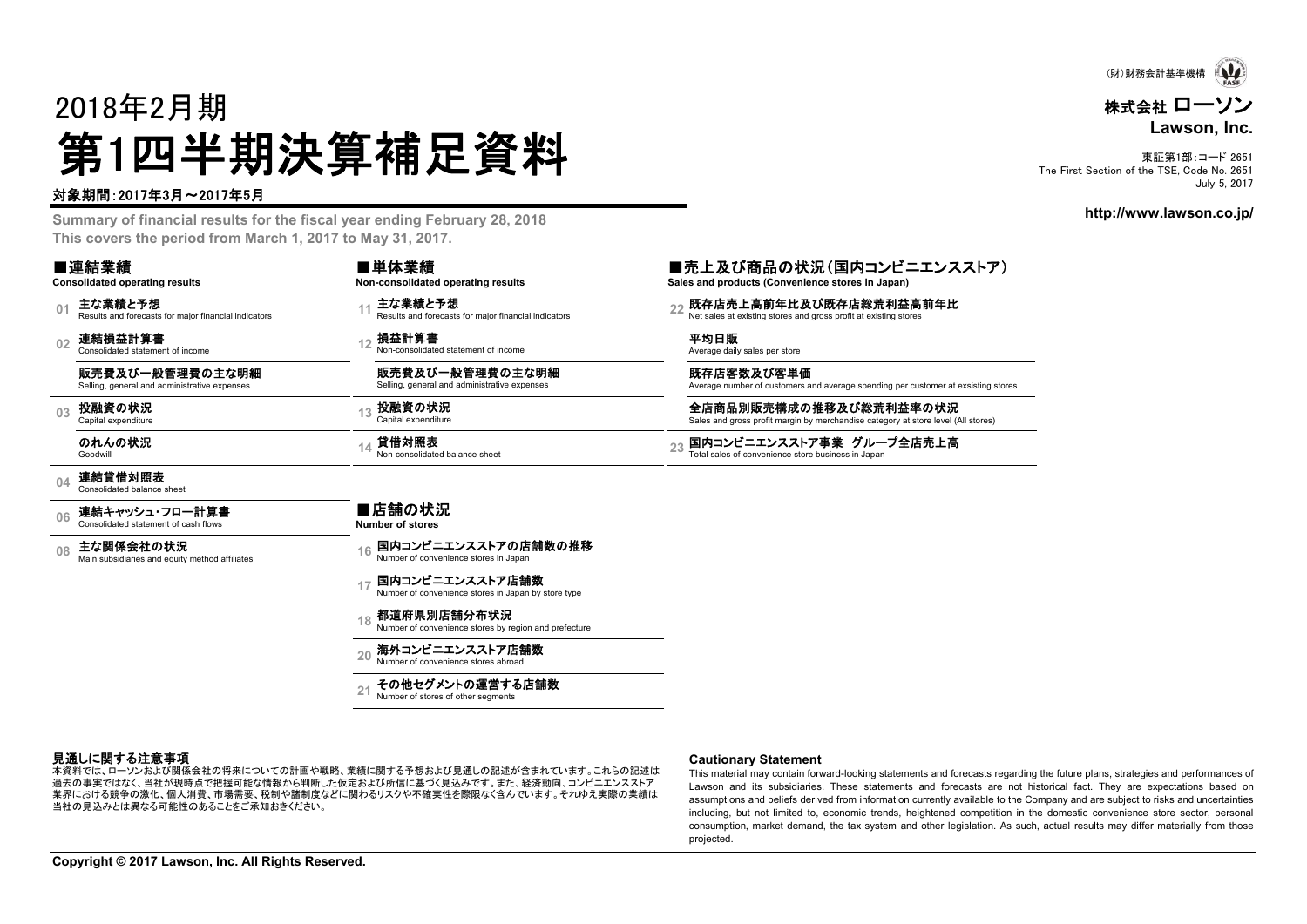#### **■主な業績と予想** Results and forecasts for major financial indicators

|                                                                                                    |                                   | 2016年度/FY2016                        |                                   |              | 2017年度/FY2017                     |         |                                   |         |
|----------------------------------------------------------------------------------------------------|-----------------------------------|--------------------------------------|-----------------------------------|--------------|-----------------------------------|---------|-----------------------------------|---------|
|                                                                                                    |                                   | 第1四半期/1Q<br>第1四半期/1Q<br>通期/Full year |                                   |              | 通期計画/Full year (Forecast)         |         |                                   |         |
|                                                                                                    | 2016.3.1 - 2016.5.31<br>金額/Amount | 前年比/YoY                              | 2016.3.1 - 2017.2.28<br>金額/Amount | 前年比/YoY      | 2017.3.1 - 2017.5.31<br>金額/Amount | 前年比/YoY | 2017.3.1 - 2018.2.28<br>金額/Amount | 前年比/YoY |
| *1<br>チェーン全店売上高(百万円)<br>Net sales of convenience stores (millions of yen)                          | 520.090                           | 104.0%                               | 2.157.951                         | 105.3%       | 553.676                           | 106.5%  | 2.310.000                         | 107.0%  |
| 加盟店売上高(百万円)<br>Net sales of franchised stores (millions of yen)                                    | 477.637                           | 103.8%                               | 1,969,920                         | 104.3%       | 506.676                           | 106.1%  |                                   |         |
| 直営店売上高(百万円)<br>Net sales of company-operated stores (millions of yen)                              | 42.452                            | 105.6%                               | 188.030                           | 116.3%       | 47.000                            | 110.7%  |                                   |         |
| $*2$<br><b>営業総収入</b> (百万円) Gross operating revenue (millions of yen)                               | 148.911                           | 106.2%                               | 631.288                           | 108.2%       | 159.216                           | 106.9%  | 675.000                           | 106.9%  |
| <b>営業総利益</b> (百万円) Operating gross profit (millions of yen)                                        | 109,155                           | 106.3%                               | 457.033                           | 106.9%       | 115.160                           | 105.5%  | $\overline{\phantom{0}}$          |         |
| (対チェーン全店売上高比)<br>(Operating gross profit on Net sales of convenience stores)                       | 21.0%                             |                                      | 21.2%                             |              | 20.8%                             |         | $\overline{\phantom{0}}$          |         |
| 販売費及び一般管理費(百万円)<br>Selling, general and administrative expenses (millions of yen)                  | 91.703                            | 109.7%                               | 383.260                           | 108.0%       | 98.908                            | 107.9%  |                                   |         |
| (対チェーン全店売上高比)<br>(Selling, general and administrative expenses on Net sales of convenience stores) | 17.6%                             |                                      | 17.8%                             |              | 17.9%                             |         |                                   |         |
| <b>営業利益</b> (百万円) Operating income (millions of yen)                                               | 17.451                            | 91.2%                                | 73,772                            | 101.7%       | 16,252                            | 93.1%   | 68,500                            | 92.9%   |
| (対チェーン全店売上高比)<br>(Operating income on Net sales of convenience stores)                             | 3.4%                              |                                      | 3.4%                              |              | 2.9%                              |         |                                   |         |
| 経常利益 (百万円) Ordinary income (millions of yen)                                                       | 16.676                            | 87.1%                                | 73.014                            | 104.9%       | 15.982                            | 95.8%   | 65.500                            | 89.7%   |
| 親会社株主に帰属する四半期(当期)純利益(百万円)<br>Profit attributable to owners of parent (millions of yen)             | 8.823                             | 114.3%                               | 36.400                            | 116.0%       | 9.597                             | 108.8%  | 33.500                            | 92.0%   |
| 1株当たり四半期(当期)純利益 (円) Net Profit per share (yen)                                                     | 88.22                             |                                      | 363.96                            |              | 95.96                             |         | $334.95$ <sup>*3</sup>            |         |
| 純資産 (百万円) Net assets (millions of yen)                                                             | 267.770                           |                                      | 285.995                           |              | 275.067                           |         | $-$                               |         |
| 総資産 (百万円) Total assets (millions of yen)                                                           | 865.552                           |                                      | 866.577                           |              | 910.121                           |         | $\overline{\phantom{0}}$          |         |
| 1株当たり純資産 (円) Net assets per share (yen)                                                            | 2.589.37                          |                                      | 2.748.39                          |              | 2.688.69                          |         | $\overline{\phantom{0}}$          |         |
| 総資産四半期(当期)純利益率 ROA                                                                                 | 1.1%                              |                                      |                                   | 4.4%<br>1.1% |                                   |         | $\overline{\phantom{0}}$          |         |
| 自己資本四半期(当期)純利益率 ROE                                                                                | 3.4%                              |                                      | 13.5%                             |              | 3.5%                              |         | $\overline{\phantom{0}}$          |         |
| 流動比率 Current ratio                                                                                 | 73.9%                             |                                      | 69.9%                             |              | 69.8%                             |         | $\overline{\phantom{0}}$          |         |
| 固定比率 Fixed ratio                                                                                   | 225.2%                            |                                      | 224.6%                            |              | 232.3%                            |         | $\overline{\phantom{0}}$          |         |
| 自己資本比率 Shareholders' equity ratio                                                                  | 29.9%                             |                                      | 31.7%                             |              | 29.5%                             |         | $\overline{\phantom{0}}$          |         |
| (注)                                                                                                | Notes:                            |                                      |                                   |              |                                   |         |                                   |         |

 および成城石井事業の店舗売上高の合計を記載しています。 \*1 チェーン全店売上高は、㈱ローソン単体および連結子会社を対象とし、 国内コンビニエンスストア事業、海外事業 \*1 The net sales of convenience stores include Lawson, Inc. and its consolidated subsidiaries.

なお、成城石井事業については直営の成城石井店舗のみを集計しております。

\*3 計画の1株当たり当期純利益に関しては、2017年5月31日現在の期末発行済株式数を用いて算出しております。

 Therefore, it is a sum of total sales of domestic convenience stores business, overseas business and Seijo Ishii business. In addition, for Seijo Ishii business, it is a total of its company-operated stores.

\*2 営業総収入は直営店売上高、加盟店からの収入等の合計です。 \*2 The gross operating revenue is a sum of total sales of company-operated stores, income from franchised stores and others.

\*3 Forecasted profit per share is calculated based on the number of outstanding shares as of May 31, 2017.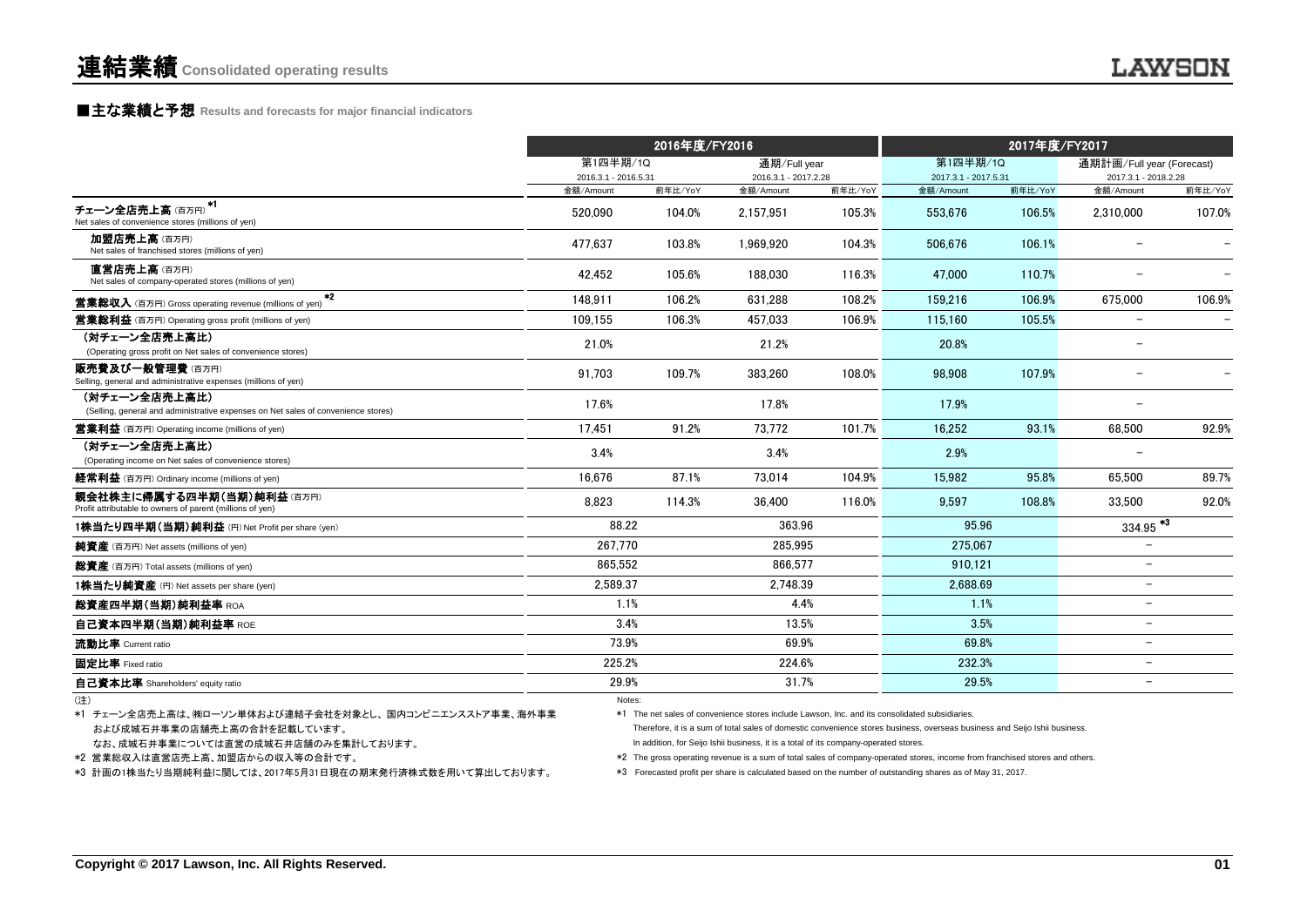# ■連結損益計算書 **Consolidated statement of income**

|                                                                    |                          | 2016年度第1四半期累計期間 |                      | 2017年度第1四半期累計期間 |                     |  |
|--------------------------------------------------------------------|--------------------------|-----------------|----------------------|-----------------|---------------------|--|
|                                                                    | 2016.3.1 - 2016.5.31     |                 | 2017.3.1 - 2017.5.31 |                 | Increase (Decrease) |  |
|                                                                    | 百万円/Millions of yen      | 前年比/YoY         | 百万円/Millions of yen  | 前年比/YoY         | 百万円/Millions of yen |  |
| $B + E$<br>A.営業総収入 Gross operating revenue                         | 148.911                  | 106.2%          | 159.216              | 106.9%          | 10,305              |  |
| -*1<br><b>B.売上高</b> Net sales                                      | 58.127                   | 106.5%          | 64.384               | 110.8%          | 6,256               |  |
| $*2$<br>C.売上原価 Cost of sales                                       | 39,756                   | 106.0%          | 44.055               | 110.8%          | 4,299               |  |
| $*3$<br>$B - C$<br>D.売上総利益 Gross profit                            | 18.371                   | 107.7%          | 20,328               | 110.7%          | 1,957               |  |
| $F + G$<br><b>E.営業収入</b> Operating revenues                        | 90.783                   | 106.0%          | 94,832               | 104.5%          | 4,048               |  |
| F.加盟店からの収入 Income from franchised stores                           | 66,872                   | 106.0%          | 70,509               | 105.4%          | 3,637               |  |
| G.その他の営業収入 Other operating revenue                                 | 23,911                   | 105.8%          | 24,322               | 101.7%          | 411                 |  |
| $A - C = D + E$<br><b>H.営業総利益</b> Operating gross profit           | 109,155                  | 106.3%          | 115,160              | 105.5%          | 6,005               |  |
| I.販売費及び一般管理費 Selling, general and administrative expenses          | 91.703                   | 109.7%          | 98,908               | 107.9%          | 7,204               |  |
| $H - I$<br><b>J.営業利益</b> Operating income                          | 17.451                   | 91.2%           | 16,252               | 93.1%           | $-1,198$            |  |
| 営業外収益 Non-operating income                                         | 906                      | 78.4%           | 735                  | 81.2%           | $-170$              |  |
| 営業外費用 Non-operating expenses                                       | 1.681                    | 147.0%          | 1,005                | 59.8%           | $-675$              |  |
| 経常利益 Ordinary income                                               | 16,676                   | 87.1%           | 15,982               | 95.8%           | $-693$              |  |
| 特別利益 Extraordinary income                                          | $\overline{\phantom{m}}$ |                 | 302                  |                 | 302                 |  |
| 特別損失 Extraordinary losses                                          | 1,151                    | 21.5%           | 1.088                | 94.6%           | $-62$               |  |
| 税金等調整前四半期純利益 Profit before income taxes                            | 15.524                   | 105.7%          | 15.196               | 97.9%           | $-328$              |  |
| 法人税、住民税及び事業税 Income taxes - current                                | 3.040                    | 77.6%           | 3.317                | 109.1%          | 277                 |  |
| 法人税等調整額 Income taxes - deferred                                    | 3.464                    | 120.8%          | 2.066                | 59.6%           | $-1,398$            |  |
| 四半期純利益 Profit                                                      | 9,019                    | 114.2%          | 9,812                | 108.8%          | 792                 |  |
| 非支配株主に帰属する四半期純利益 Profit attribiutable to non-controlling interests | 195                      | 109.6%          | 214                  | 109.5%          | 18                  |  |
| 親会社株主に帰属する四半期純利益 Profit attributable to owners of parent           | 8.823                    | 114.3%          | 9,597                | 108.8%          | 774                 |  |

■販売費及び一般管理費の主な明細 **Selling, general and administrative expenses**

|                                                          |                      | 2016年度第1四半期累計期間                 |                                                                                              | 2017年度第1四半期累計期間 |                     |  |  |
|----------------------------------------------------------|----------------------|---------------------------------|----------------------------------------------------------------------------------------------|-----------------|---------------------|--|--|
|                                                          | 2016.3.1 - 2016.5.31 |                                 | 2017.3.1 - 2017.5.31                                                                         |                 | Increase (Decrease) |  |  |
|                                                          | 百万円/Millions of yen  | 前年比/YoY                         | 百万円/Millions of yen                                                                          | 前年比/YoY         | 百万円/Millions of yen |  |  |
| 地代家賃 Rents                                               | 27.944               | 105.6%                          | 30.183                                                                                       | 108.0%          | 2,239               |  |  |
| 人件費 Personnel expenses                                   | 17.688               | 103.7%                          | 19.683                                                                                       | 111.3%          | 1,995               |  |  |
| 有形固定資産減価償却費 Depreciation of property and store equipment | 10.747               | 112.5%                          | 11.138                                                                                       | 103.6%          | 391                 |  |  |
| 広告宣伝費 Advertising expenses                               | 6.824                | 119.6%                          | 6.924                                                                                        | 101.5%          | 100                 |  |  |
| 販売手数料 Sales commission                                   | 6.761                | 122.4%                          | 8.631                                                                                        | 127.6%          | 1,869               |  |  |
| その他 Other                                                | 21.737               | 112.7%                          | 22.346                                                                                       | 102.8%          | 609                 |  |  |
| 合計 Total                                                 | 91.703               | 109.7%                          | 98.908                                                                                       | 107.9%          | 7.204               |  |  |
| (注)                                                      |                      | Notes:                          |                                                                                              |                 |                     |  |  |
| *1 「売上高」は、直営店売上高、Eコマース売上高、卸売事業売上高等の合計です。                 |                      |                                 | *1 Net sales of company-operated stores, e-commerce business, wholesale business and others. |                 |                     |  |  |
| *2「売上原価」は、商品売上原価です。                                      |                      | *2 Cost of goods sold.          |                                                                                              |                 |                     |  |  |
| *3「売上総利益」は、商品売上総利益です。                                    |                      | *3 Gross profit on goods sales. |                                                                                              |                 |                     |  |  |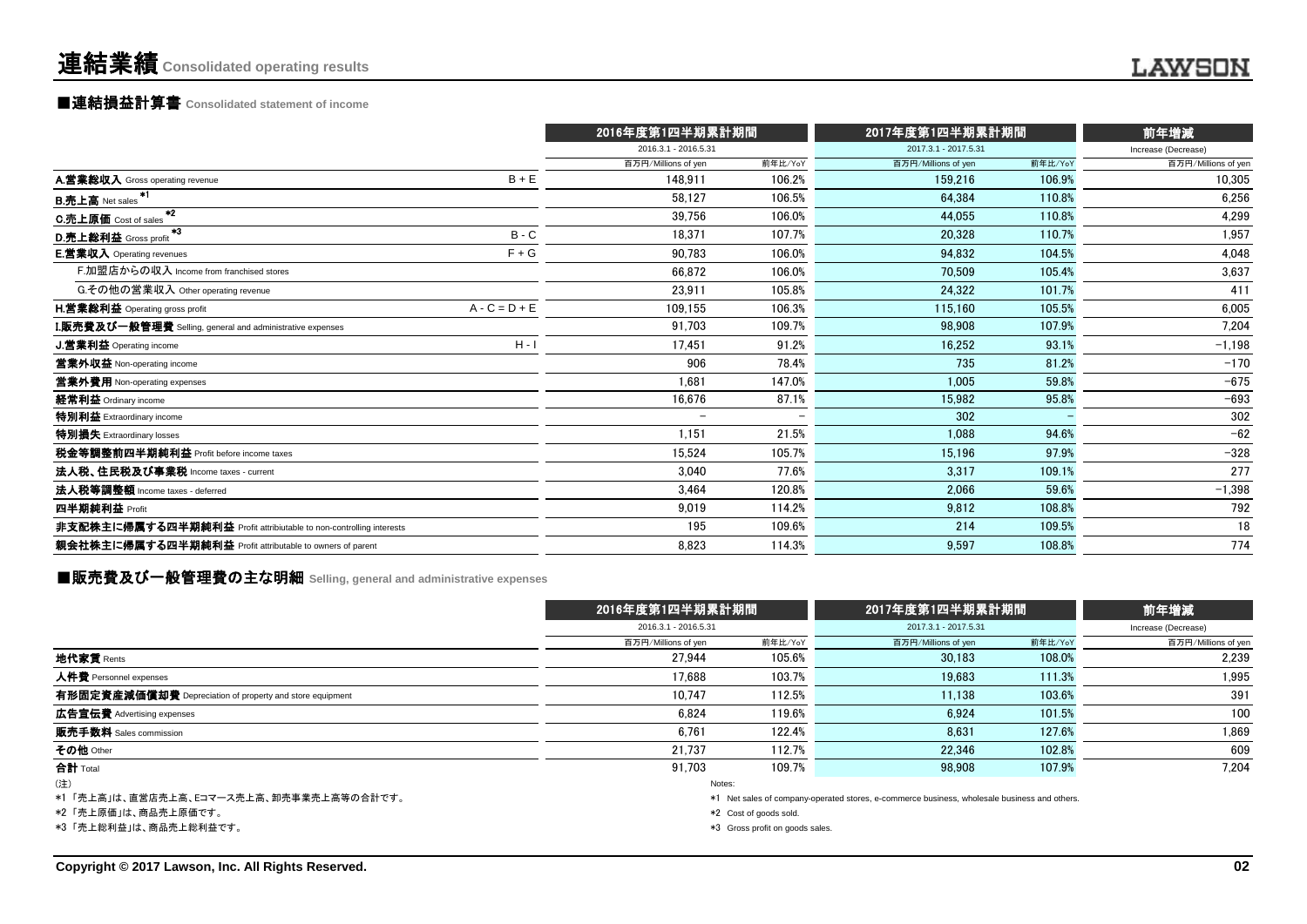# **■投融資の状況 Capital expenditure**

|                                                          | 2016年度第1四半期累計期間      | 2017年度第1四半期累計期間      | 前年増減                | 2017年度計画                         |
|----------------------------------------------------------|----------------------|----------------------|---------------------|----------------------------------|
|                                                          | 2016.3.1 - 2016.5.31 | 2017.3.1 - 2017.5.31 | Increase (Decrease) | Forecasts / 2017.3.1 - 2018.2.28 |
|                                                          | 百万円/Millions of yen  | 百万円/Millions of yen  | 百万円/Millions of yen | 百万円/Millions of yen              |
| 新店投資 New store investments                               | 6,423                | 7,468                | 1,045               | 69.000                           |
| 既存店投資 Existing store investments                         | 1,356                | 608                  | $-748$              | 10.500                           |
| システム関連投資 IT - related investments                        | 3.854                | 4.369                | 514                 | 18,000                           |
| その他 Other                                                | 717                  | 3,956                | 3.238               | 1,500                            |
| 投資小計 Subtotal                                            | 12,352               | 16,402               | 4,050               | 99,000                           |
| 出資·融資 Investments and advances                           | 458                  | $-512$               | $-971$              | 7,000                            |
| リース Leases                                               | 12,527               | 10,130               | $-2,397$            | 63,000                           |
| 合計 Total                                                 | 25,338               | 26,020               | 681                 | 169,000                          |
| 有形固定資産減価償却費 Depreciation of property and store equipment | 10.764               | 11.165               | 400                 | 49.700                           |
| 無形固定資産償却費 Amortization of intangible assets              | 2,534                | 2,536                |                     | 12,600                           |
| 減価償却費合計 Total depreciation and amortization              | 13,298               | 13,701               | 402                 | 62,300                           |
| (注)                                                      |                      | Note:                |                     |                                  |

\* リース債務の返済による支出は、2016年度第1四半期累計期間は7,470百万円、2017年度第1四半期累計期間は8,024百万円です。

\* The amount of repayments of lease obligations (consolidated) is 7,470 millions of yen in the first quarter of fiscal year 2016 and 8,024 millions of yen in the first quarter of fiscal year 2017.

### ■のれんの状況 Goodwill

|                                                    | 2016年度第1四半期累計期間             | 2017年度第1四半期累計期間      | 前年増減                        |        |                     |
|----------------------------------------------------|-----------------------------|----------------------|-----------------------------|--------|---------------------|
|                                                    | 2016.3.1 - 2016.5.31        | 2017.3.1 - 2017.5.31 | Increase (Decrease)         |        |                     |
|                                                    | 百万円/Millions of yen 前年比/YoY |                      | 百万円/Millions of yen 前年比/YoY |        | 百万円/Millions of yen |
| のれん償却額 Amortization of goodwill                    |                             |                      |                             |        |                     |
| 国内コンビニエンスストア事業 Domestic convenience store business | 155                         | 14.6%                | 340                         | 218.9% | 185                 |
| <b>成城石井事業</b> Seijo Ishii business                 | 359                         | 100.0%               | 359                         | 100.0% | -                   |
| エンタテイメント関連事業 Entertainment-related business        | 125                         | 66.7%                | 125                         | 100.0% |                     |
| その他 Other business                                 | 25                          | 123.9%               | 14                          | 57.7%  | $-10$               |
| 合計 Total                                           | 666                         | 94.6%                | 840                         | 126.2% | 174                 |

|                                                    | 2016年度<br>(2017年2月28日現在)    | 2017年度第1四半期<br>(2017年5月31日現在) | 2016年度末からの増減                |       |                                    |
|----------------------------------------------------|-----------------------------|-------------------------------|-----------------------------|-------|------------------------------------|
|                                                    | FY2016 (As of 2017.2.28)    |                               | FY2017 (As of 2017.5.31)    |       | Increase (Decrease) from 2017.2.28 |
|                                                    | 百万円/Millions of yen 前年比/YoY |                               | 百万円/Millions of yen 前年比/YoY |       | 百万円/Millions of yen                |
| 当期末残高 Balance of goodwill at end of period         |                             |                               |                             |       |                                    |
| 国内コンビニエンスストア事業 Domestic convenience store business | 11.269                      | 131.2%                        | 10.969                      | 97.3% | $-299$                             |
| 成城石井事業 Seijo Ishii business                        | 25.270                      | 93.8%                         | 24.910                      | 98.6% | $-359$                             |
| エンタテイメント関連事業 Entertainment-related business        | 8.690                       | 94.5%                         | 8.564                       | 98.6% | $-125$                             |
| その他 Other business                                 | 812                         | 51.4%                         | 769                         | 94.8% | $-42$                              |
| 合計 Total                                           | 46.041                      | 99.4%                         | 45.215                      | 98.2% | $-826$                             |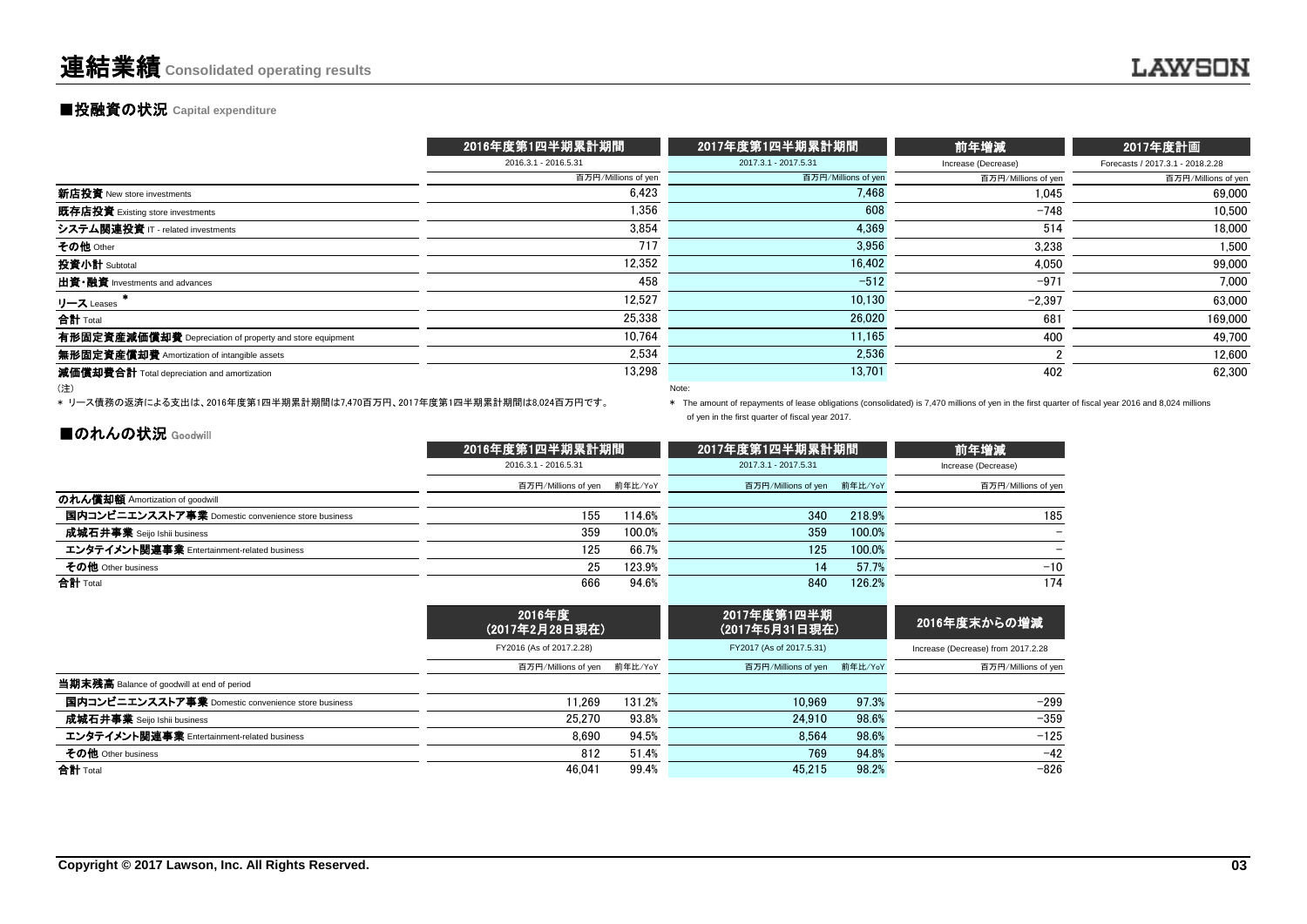# ■連結貸借対照表 **Consolidated balance sheet**

|                                                                         | 2016年度<br>(2017年2月28日現在) | 2017年度第1四半期<br>(2017年5月31日現在) | 2016年度末からの増減                       |
|-------------------------------------------------------------------------|--------------------------|-------------------------------|------------------------------------|
|                                                                         | FY2016 (As of 2017.2.28) | FY2017 (As of 2017.5.31)      | Increase (Decrease) from 2017.2.28 |
| [資産の部 Assets]                                                           | 百万円/Millions of yen      | 百万円/Millions of yer           | 百万円/Millions of yen                |
| 流動資産 Current assets                                                     | 249,278                  | 285,522                       | 36,243                             |
| 現金及び預金 Cash and deposits                                                | 68,115                   | 98,072                        | 29,957                             |
| 加盟店貸勘定 Accounts receivable - due from franchised stores                 | 39,982                   | 41.537                        | 1,555                              |
| リース債権 Lease receivables                                                 | 12,336                   | 12.219                        | $-116$                             |
| 商品 Merchandise                                                          | 18,130                   | 19,309                        | 1,178                              |
| 未収入金 Accounts receivable - other                                        | 78,363                   | 80.232                        | 1,868                              |
| 繰延税金資産 Deferred tax assets                                              | 3,907                    | 2.590                         | $-1,316$                           |
| その他 Other                                                               | 28,493                   | 31,609                        | 3,116                              |
| 貸倒引当金 Allowance for doubtful accounts                                   | $-50$                    | $-49$                         | $\Omega$                           |
| 固定資産 Non-current assets                                                 | 617.299                  | 624.598                       | 7,299                              |
| 有形固定資産 Property and store equipment                                     | 324.510                  | 328.345                       | 3,835                              |
| ・建物及び構築物 Buildings and structures                                       | 183,747                  | 183.717                       | $-30$                              |
| ・工具、器具及び備品 Tools, furniture and fixtures                                | 18,581                   | 18.400                        | $-181$                             |
| ・リース資産 Leased assets                                                    | 110.472                  | 113.666                       | 3,193                              |
| •その他 Other                                                              | 11,708                   | 12.561                        | 853                                |
| 無形固定資産 Intangible assets                                                | 94.800                   | 95.999                        | 1,199                              |
| ・ソフトウエア Software                                                        | 37,567                   | 39,715                        | 2,147                              |
| ・のれん Goodwill                                                           | 46,041                   | 45,215                        | $-826$                             |
| •商標権 Trademark right                                                    | 10,691                   | 10,537                        | $-154$                             |
| •その他 Other                                                              | 499                      | 531                           | 32                                 |
| 投資その他の資産 Investments and other assets                                   | 197,988                  | 200.253                       | 2,264                              |
| ・長期貸付金 Long-term loans receivable                                       | 44,495                   | 44,191                        | $-304$                             |
| ・差入保証金 Guarantee deposits                                               | 95,594                   | 97,482                        | 1,888                              |
| •繰延税金資産 Deferred tax assets                                             | 23,138                   | 22.781                        | $-357$                             |
| •その他 Other                                                              | 35,728                   | 36.787                        | 1,059                              |
| •貸倒引当金 Allowance for doubtful accounts                                  | $-968$                   | $-988$                        | $-20$                              |
| 資産合計 Total assets                                                       | 866,577                  | 910.121                       | 43,543                             |
| 有形固定資産の減価償却累計額 Accumulated depreciation of property and store equipment | 294.350                  | 299.435                       | 5.085                              |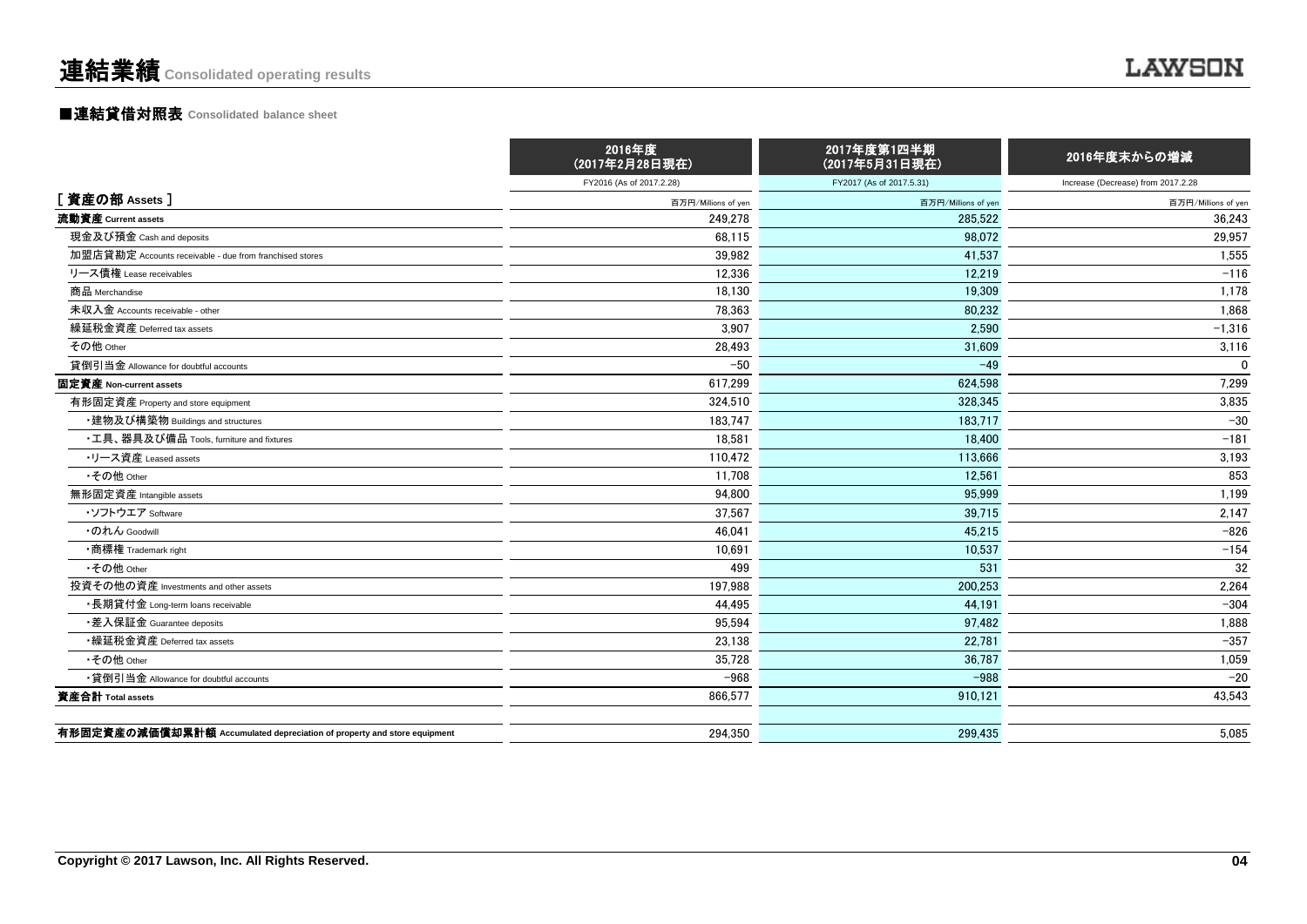# ■連結貸借対照表 **Consolidated balance sheet**

|                                                                                                                                            | 2016年度<br>(2017年2月28日現在) | 2017年度第1四半期<br>(2017年5月31日現在) | 2016年度末からの増減                       |  |
|--------------------------------------------------------------------------------------------------------------------------------------------|--------------------------|-------------------------------|------------------------------------|--|
|                                                                                                                                            | FY2016 (As of 2017.2.28) | FY2017 (As of 2017.5.31)      | Increase (Decrease) from 2017.2.28 |  |
| [負債の部 Liabilities]                                                                                                                         | 百万円/Millions of yen      | 百万円/Millions of yen           | 百万円/Millions of yen                |  |
| 流動負債 Current liabilities                                                                                                                   | 356,783                  | 409.024                       | 52,241                             |  |
| 買掛金 Accounts payable - trade                                                                                                               | 110,834                  | 129.210                       | 18,376                             |  |
| 短期借入金 Short-term loans payable                                                                                                             | 31,180                   | 1,430                         | $-29,750$                          |  |
| 1年内返済予定の長期借入金 Current portion of long-term loans payable                                                                                   | 575                      | 575                           |                                    |  |
| リース債務 Lease obligations                                                                                                                    | 28,012                   | 28,999                        | 986                                |  |
| 未払金 Accounts payable - other                                                                                                               | 59,734                   | 56,115                        | $-3,618$                           |  |
| 未払法人税等 Income taxes payable                                                                                                                | 9,876                    | 4,155                         | $-5,721$                           |  |
| 預り金 Deposits received                                                                                                                      | 103,156                  | 173,764                       | 70,607                             |  |
| 賞与引当金 Provision for bonuses                                                                                                                | 3.427                    | 2.432                         | $-994$                             |  |
| その他 Other                                                                                                                                  | 9,985                    | 12,341                        | 2,356                              |  |
| 固定負債 Non-current liabilities                                                                                                               | 223,798                  | 226,029                       | 2,230                              |  |
| 長期借入金 Long-term loans payable                                                                                                              | 56.703                   | 56.703                        |                                    |  |
| リース債務 Lease obligations                                                                                                                    | 99.983                   | 101.939                       | 1,955                              |  |
| 繰延税金負債 Deferred tax liabilities                                                                                                            | 957                      | 1,386                         | 428                                |  |
| 役員退職慰労引当金                                                                                                                                  | 332                      | 331                           | $-1$                               |  |
| Provision for retirement benefits to executive officers and audit and supervisory board members<br>退職給付に係る負債 Net defined benefit liability | 13.083                   | 13.281                        | 197                                |  |
| 資産除去債務 Asset retirement obligations                                                                                                        | 26.958                   | 27,230                        | 271                                |  |
| その他 Other                                                                                                                                  | 25,779                   | 25,157                        | $-621$                             |  |
| 負債合計 Total liabilities                                                                                                                     | 580,581                  | 635,053                       | 54,472                             |  |
| [ 純資産の部 Net assets ]                                                                                                                       |                          |                               |                                    |  |
| 株主資本 Shareholders' equity                                                                                                                  | 271,541                  | 265.632                       | $-5,909$                           |  |
| 資本金 Capital stock                                                                                                                          | 58,506                   | 58,506                        |                                    |  |
| 資本剰余金 Capital surplus                                                                                                                      | 49,083                   | 46,642                        | $-2,440$                           |  |
| 利益剰余金 Retained earnings                                                                                                                    | 165.162                  | 161.693                       | $-3,468$                           |  |
| 自己株式 Treasury shares                                                                                                                       | $-1,210$                 | $-1,210$                      | $\Omega$                           |  |
| その他の包括利益累計額 Accumulated other comprehensive income                                                                                         | 3,338                    | 3,276                         | $-62$                              |  |
| その他有価証券評価差額金 Valuation difference on available-for-sale securities                                                                         | 274                      | 366                           | 92                                 |  |
| 土地再評価差額金 Revaluation reserve for land                                                                                                      | $-618$                   | $-618$                        | $\overline{\phantom{0}}$           |  |
| 為替換算調整勘定 Foreign currency translation adjustments                                                                                          | 4,610                    | 4,418                         | $-191$                             |  |
| 退職給付に係る調整累計額 Remeasurements of defined benefit plans                                                                                       | $-927$                   | $-890$                        | 37                                 |  |
| 新株予約権 Subscription rights to shares                                                                                                        | 314                      | 400                           | 86                                 |  |
| 非支配株主持分 Non-controlling interests                                                                                                          | 10,800                   | 5.757                         | $-5,043$                           |  |
| 純資産合計 Net assets                                                                                                                           | 285,995                  | 275.067                       | $-10,928$                          |  |
| 負債純資産合計 Liabilities and net assets                                                                                                         | 866.577                  | 910.121                       | 43,543                             |  |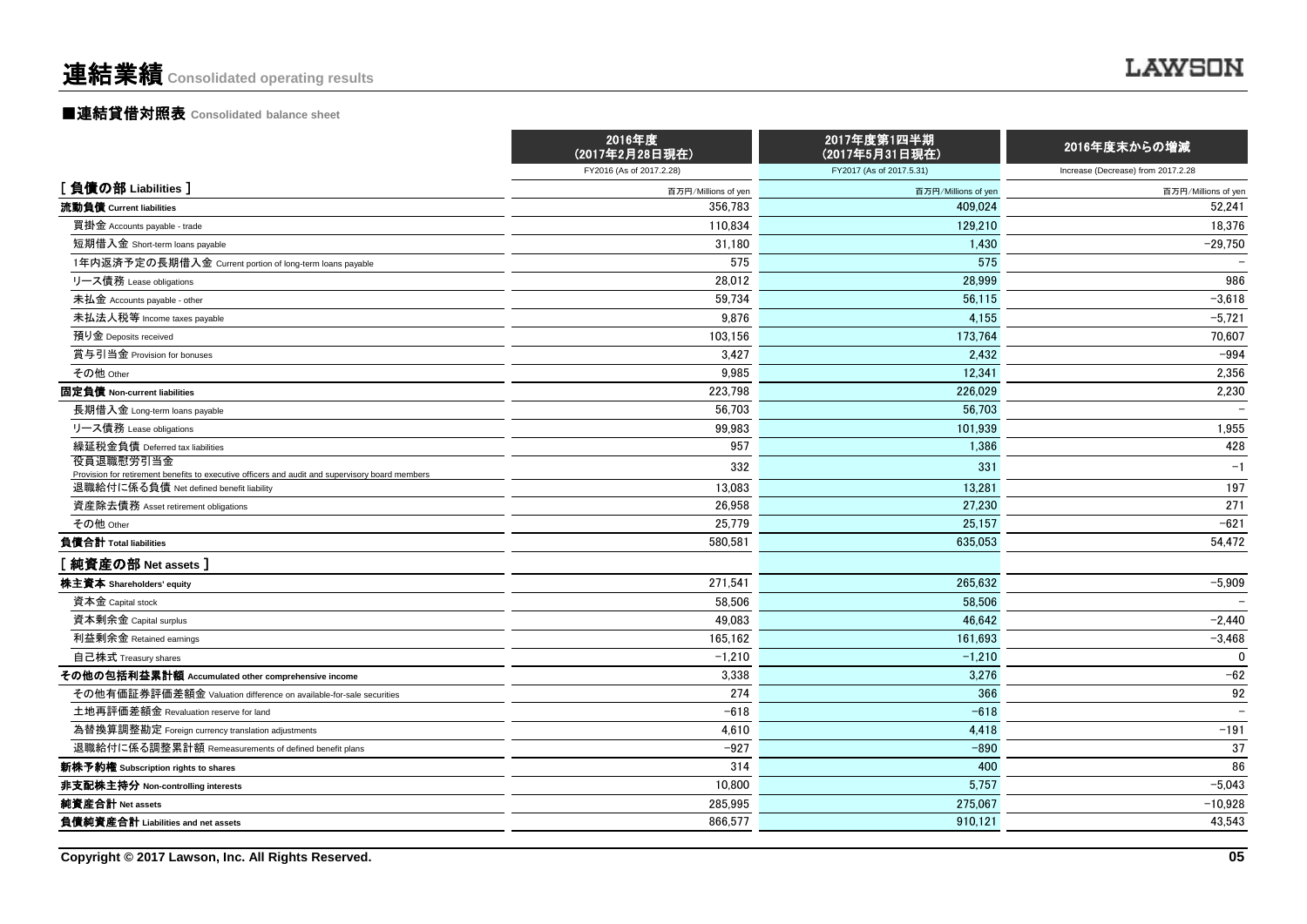**■連結キャッシュ・フロー計算書** Consolidated statement of cash flows

|                                                                                | 2016年度第1四半期累計期間      | 2017年度第1四半期累計期間      | 前年増減                |  |
|--------------------------------------------------------------------------------|----------------------|----------------------|---------------------|--|
| Ⅰ.営業活動によるキャッシュ・フロー                                                             | 2016.3.1 - 2016.5.31 | 2017.3.1 - 2017.5.31 | Increase (Decrease) |  |
| I. Net cash provided by (used in) operating activities                         | 百万円/Millions of yen  | 百万円/Millions of yen  | 百万円/Millions of yen |  |
| 税金等調整前四半期純利益 Profit before income taxes                                        | 15.524               | 15.196               | $-328$              |  |
| 減価償却費 Depreciation                                                             | 13.298               | 13.701               | 402                 |  |
| 減損損失 Impairment loss                                                           | 356                  | 205                  | $-150$              |  |
| 受取利息 Interest income                                                           | $-201$               | $-174$               | 26                  |  |
| 支払利息 Interest expenses                                                         | 496                  | 478                  | $-17$               |  |
| 固定資産除却損 Loss on retirement of non-current assets                               | 742                  | 734                  | $-8$                |  |
| 売上債権の増減額(マイナスは増加) Decrease (increase) in notes and accounts receivable - trade | $-6.693$             | $-1.592$             | 5.100               |  |
| 未収入金の増減額(マイナスは増加) Decrease (increase) in accounts receivable - other           | $-4.370$             | $-2.021$             | 2.349               |  |
| 仕入債務の増減額(マイナスは減少) Increase (decrease) in notes and accounts payable - trade    | 7.721                | 18.569               | 10.847              |  |
| 未払金の増減額(マイナスは減少) Increase (decrease) in accounts payable - other               | $-3.330$             | $-3.804$             | $-474$              |  |
| 預り金の増減額(マイナスは減少) Increase (decrease) in deposits received                      | 62.190               | 70.605               | 8,414               |  |
| 退職給付に係る負債の増減額(マイナスは減少) Increase (decrease) in net defined benefit liability    | 199                  | 197                  | $-2$                |  |
| その他 Other - net                                                                | 1.854                | $-523$               | $-2.377$            |  |
| 小計 Subtotal                                                                    | 87.789               | 111.572              | 23,783              |  |
| 利息の受取額 Interest income received                                                | 205                  | 174                  | $-31$               |  |
| 利息の支払額 Interest expenses paid                                                  | $-474$               | $-466$               |                     |  |
| 法人税等の支払額 Income taxes paid                                                     | $-7.328$             | $-8.019$             | $-690$              |  |
| 営業活動によるキャッシュ・フロー Net cash provided by (used in) operating activities           | 80,191               | 103.261              | 23,069              |  |
| Ⅱ.投資活動によるキャッシュ・フロー<br>II. Net cash provided by (used in) investing activities  |                      |                      |                     |  |
| 有形固定資産の取得による支出 Purchase of property and store equipment                        | $-6,152$             | $-6.632$             | $-480$              |  |
| 無形固定資産の取得による支出 Purchase of intangible assets                                   | $-3.585$             | $-3.999$             | $-414$              |  |
| 長期前払費用の取得による支出 Purchase of long-term prepaid expenses                          | $-375$               | $-3.813$             | $-3,438$            |  |
| その他 Other - net                                                                | $-2,524$             | $-1.443$             | 1.080               |  |
| 投資活動によるキャッシュ・フロー Net cash provided by (used in) investing activities           | $-12.636$            | $-15.889$            | $-3.252$            |  |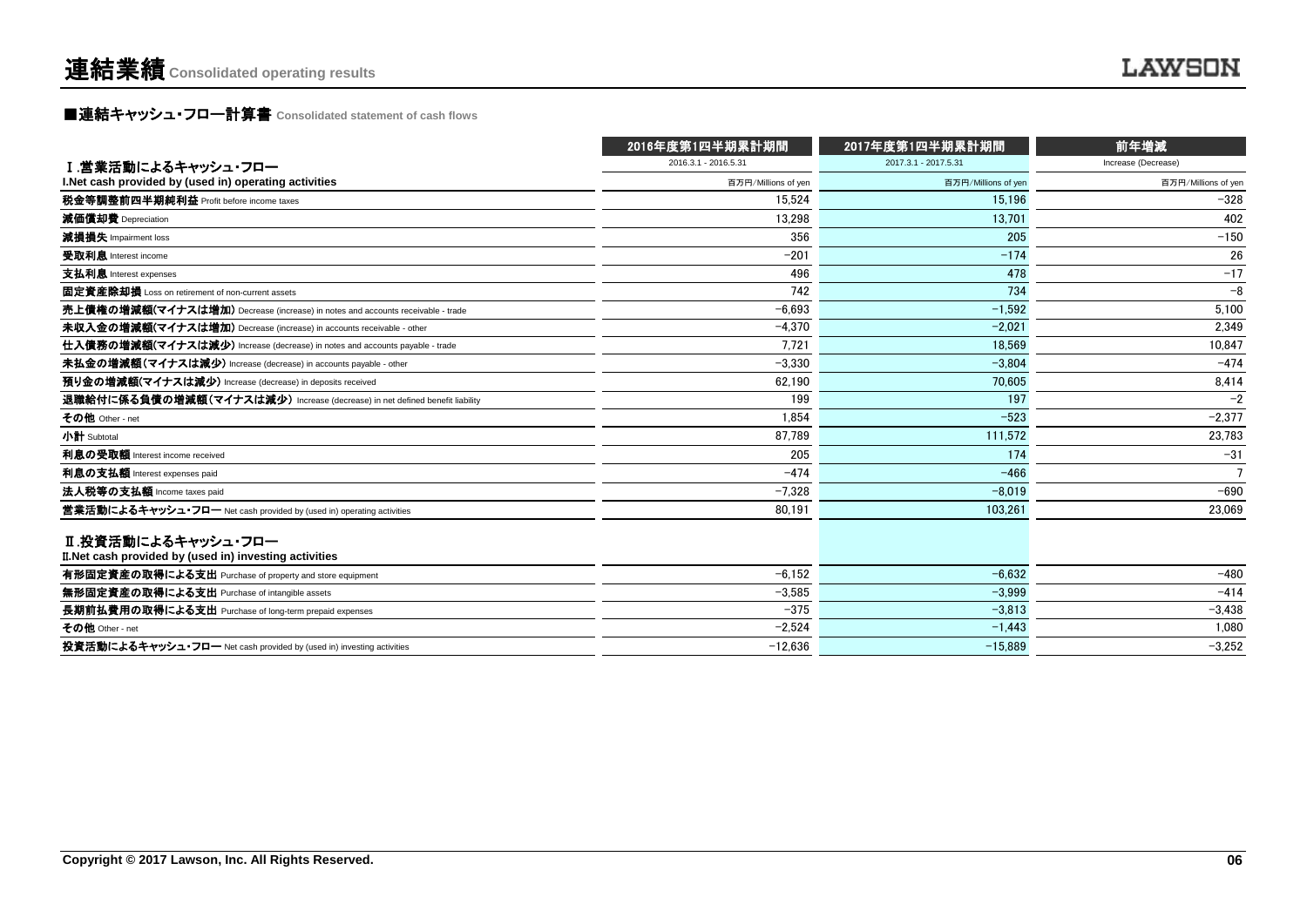# **■連結キャッシュ・フロー計算書** Consolidated statement of cash flows

|                                                                                                                                                     | 2016年度第1四半期累計期間          | 2017年度第1四半期累計期間      | 前年増減                |
|-----------------------------------------------------------------------------------------------------------------------------------------------------|--------------------------|----------------------|---------------------|
| Ⅲ.財務活動によるキャッシュ・フロー                                                                                                                                  | 2016.3.1 - 2016.5.31     | 2017.3.1 - 2017.5.31 | Increase (Decrease) |
| III. Net cash provided by (used in) financing activities                                                                                            | 百万円/Millions of yen      | 百万円/Millions of yen  | 百万円/Millions of yen |
| 短期借入金の純増減額(マイナスは減少) Net increase (decrease) in short-term loans payable                                                                             | 290                      | $-29,750$            | $-30,040$           |
| リース債務の返済による支出 Repayments of lease obligations                                                                                                       | $-7.470$                 | $-8.024$             | $-553$              |
| 配当金の支払額 Cash dividends paid                                                                                                                         | $-12,249$                | $-12.501$            | $-252$              |
| 連結の範囲の変更を伴わない子会社株式の取得による支出<br>Payments from changes in ownership interests in subsidiaries that do not result in change in scope of consolidation   | $\overline{\phantom{a}}$ | $-7,757$             | $-7,757$            |
| その他 Other - net                                                                                                                                     | $-7$                     | -7                   | $-0$                |
| 財務活動によるキャッシュ・フロー Net cash provided by (used in) financing activities                                                                                | $-19,437$                | $-58,040$            | $-38,602$           |
| IV.現金及び現金同等物に係る換算差額<br><b>IV.</b> Effect of exchange rate change on cash and cash equivalents                                                       | $-277$                   | $-126$               | 151                 |
| V.現金及び現金同等物の増減額(マイナスは減少)<br>V. Net increase (decrease) in cash and cash equivalents                                                                 | 47,839                   | 29,204               | $-18.635$           |
| Ⅵ.現金及び現金同等物の期首残高<br>VI.Cash and cash equivalents at beginning of period                                                                             | 69.793                   | 67.692               | $-2.101$            |
| Ⅵ.連結の範囲の変更に伴う現金及び現金同等物の増減額(マイナスは減少)<br><b>VII.</b> Increase (decrease) in cash and cash equivalents resulting from change of scope of consolidation | 335                      | 765                  | 429                 |
| Ⅷ.現金及び現金同等物の四半期末残高<br><b>WI.Cash and cash equivalents at end of period</b>                                                                          | 117,968                  | 97,661               | $-20,306$           |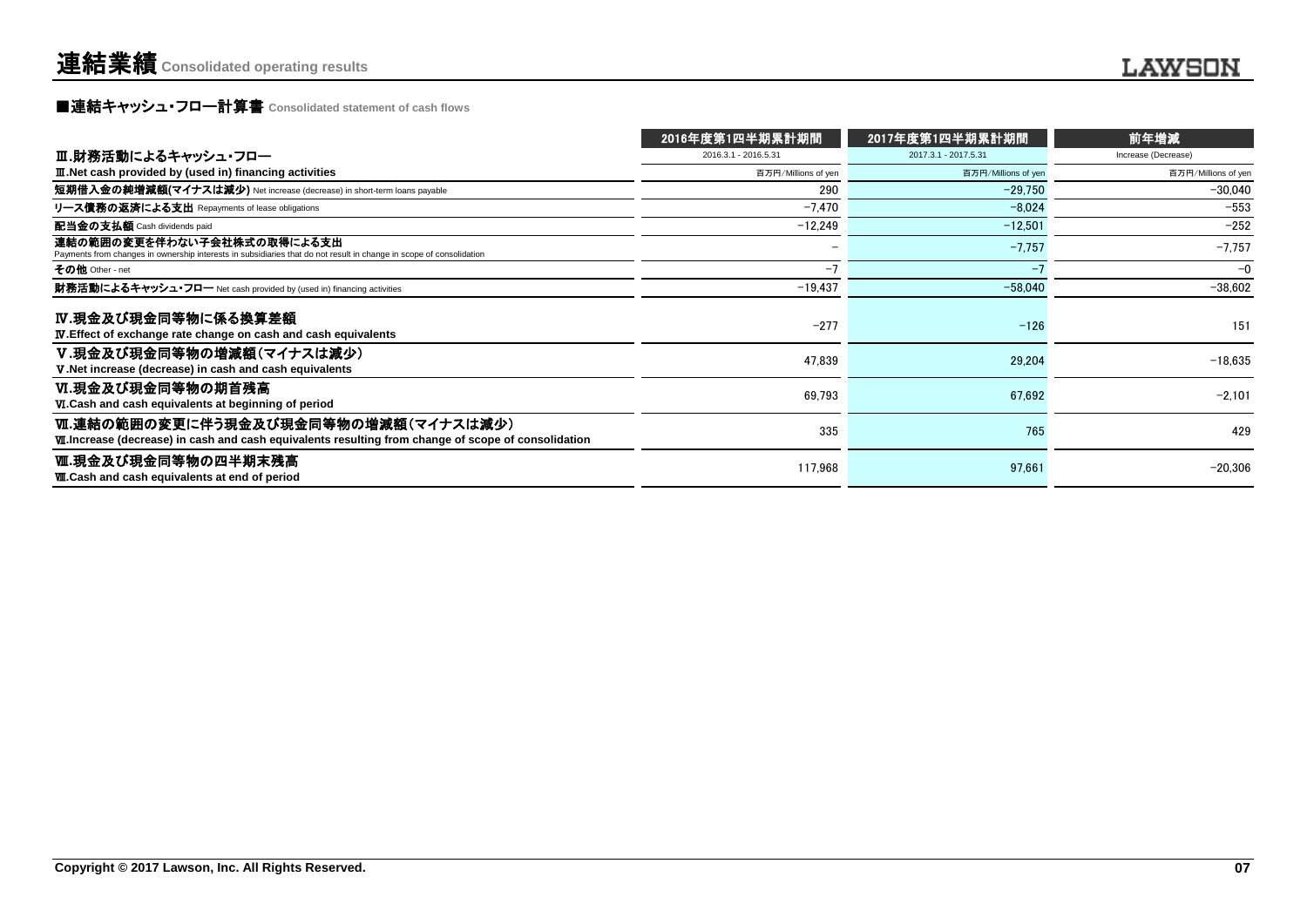#### **■主な関係会社の状況 Main subsidiaries and equity method affiliates**

| 1.連結子会社                                   |               | (株)ローソンストア100 <sup>*2</sup>                                                                                                                                                                                                                                                                                                                         |                     | (株)成城石井 <sup>*3)</sup> |                |                     | (株)ローソンHMVエンタテイメント             |               |                     |
|-------------------------------------------|---------------|-----------------------------------------------------------------------------------------------------------------------------------------------------------------------------------------------------------------------------------------------------------------------------------------------------------------------------------------------------|---------------------|------------------------|----------------|---------------------|--------------------------------|---------------|---------------------|
| 1. Consolidated subsidiaries              |               | Lawson Store100, Inc.                                                                                                                                                                                                                                                                                                                               |                     | SEIJO ISHII CO., LTD.  |                |                     | Lawson HMV Entertainment. Inc. |               |                     |
| 設立日 Date of establishment                 |               | 2013年11月 2013.11                                                                                                                                                                                                                                                                                                                                    |                     |                        | 1927年2月 1927.2 |                     |                                |               |                     |
| 決算月 Fiscal year end                       |               | 2月 February                                                                                                                                                                                                                                                                                                                                         |                     |                        | $2$ 月 February |                     | 2月 February                    |               |                     |
| $+1$<br>グループ出資比率 Share of group companies |               | 100.0%                                                                                                                                                                                                                                                                                                                                              |                     |                        | 100.0%         | 100.0%              |                                |               |                     |
| 事業内容 Business activities                  |               | 「ローソンストア100」の店舗運営<br>食品総合小売業、輸入、卸売、食品製造及び飲食店の事業<br>チケット販売・情報提供サービス業、音楽・映像ソフトの販売<br>及び指導並びに商品関連事業<br>Ticket sales, e-commerce, advertising sales and other marketing activities<br>Food retailing, import, wholesale, food manufacture and restaurant operations business<br>Store operation and merchandising function of<br><b>LAWSON STORE100</b> |                     |                        |                |                     |                                |               |                     |
| 他出資者 Other shareholders                   |               |                                                                                                                                                                                                                                                                                                                                                     |                     |                        |                |                     |                                |               |                     |
|                                           | 2016.3-2016.5 | 2017.3-2017.5                                                                                                                                                                                                                                                                                                                                       | 2016.3-2017.2       | 2016.1-2016.3          | 2017.3-2017.5  | 2016.1-2017.2       | 2016.3-2016.5                  | 2017.3-2017.5 | 2016.3-2017.2       |
|                                           |               |                                                                                                                                                                                                                                                                                                                                                     | 百万円/Millions of yen |                        |                | 百万円/Millions of yen |                                |               | 百万円/Millions of yen |
| チェーン全店売上高 Total net sales                 | 10.960        | 10.268                                                                                                                                                                                                                                                                                                                                              | 43,305              | 16.989                 | 18.254         | 79,572              |                                |               | $\qquad \qquad =$   |
| 営業総収入 Gross operating revenue             | 12,091        | 11.366                                                                                                                                                                                                                                                                                                                                              | 48,111              | 18.140                 | 19.699         | 85.824              | 11.730                         | 12.341        | 50,423              |
| <b>営業利益</b> Operating income              | 79            | $-60$                                                                                                                                                                                                                                                                                                                                               | 545                 | 1.846                  | 1.962          | 7.795               | 333                            | 245           | 2.119               |
| 経常利益 Ordinary income                      | 83            | $-60$                                                                                                                                                                                                                                                                                                                                               | 551                 | 1.826                  | 1.954          | 7.693               | 334                            | 246           | 2.130               |
| 当期純利益 Profit                              | 58            | $-64$                                                                                                                                                                                                                                                                                                                                               | 441                 | 961                    | 1,096          | 4,616               | 157                            | 190           | 1,466               |
|                                           |               |                                                                                                                                                                                                                                                                                                                                                     |                     |                        |                |                     |                                |               |                     |

|                                   | (株)ローソン・エイティエム・ネットワークス                                                 | (株)ベストプラクティス                                                            | ユナイテッド・シネマ(株)                                                    |
|-----------------------------------|------------------------------------------------------------------------|-------------------------------------------------------------------------|------------------------------------------------------------------|
|                                   | Lawson ATM Networks, Inc.                                              | BestPractice, Inc.                                                      | United Cinemas Co., Ltd.                                         |
| 設立日 Date of establishment         | 2001年5月 2001.5                                                         | 2004年3月 2004.3                                                          | 1999年10月 1999.10                                                 |
| <b>決算月</b> Fiscal year end        | $2月$ February                                                          | $2月$ February                                                           | $2月$ February                                                    |
| グループ出資比率 Share of group companies | 94.9%                                                                  | 100.0%                                                                  | 100.0%                                                           |
| 事業内容 Business activities          | 現金自動預入払出機の運営<br>Operation of ATMs                                      | 店舗の経営の実態調査・分析業務<br>On-site inspections and analysis of store management | 映画館の運営及び関連事業<br>Operation of movie theaters and related business |
| 他出資者 Other shareholders           | 株式会社三菱東京UFJ銀行 他<br>5.1%<br>The Bank of Tokyo-Mitsubishi UFJ, Ltd. etc. |                                                                         | $-$                                                              |

|                                         | 2016.3-2016.5 | 2017.3-2017.5 | 2016.3-2017.2       | 2016.3-2016.5 | 2017.3-2017.5 | 2016.3-2017.2       | 2016.3-2016.5 | 2017.3-2017.5 | 2016.3-2017.2       |
|-----------------------------------------|---------------|---------------|---------------------|---------------|---------------|---------------------|---------------|---------------|---------------------|
|                                         |               |               | 百万円/Millions of yen |               |               | 百万円/Millions of yen |               |               | 百万円/Millions of yen |
| <b>営業総収入</b> Gross operating revenue    | 6.336         | 6.750         | 25.722              | 198           | 287           | 804                 | 5.491         | 6,786         | 22.637              |
| <b>営業利益</b> Operating income            | 1.527         | 1,489         | 5.991               | $-30$         |               | $-140$              | 809           | 1.205         | 2,457               |
| 経常利益 Ordinary income                    | 1.484         | 1.436         | 5.777               | $-30$         |               | $-140$              | 794           | 1.210         | 2.424               |
| 当期純利益 Profit                            | 988           | 981           | 3.857               | $-30$         | 32            | $-50$               | 415           | 801           | 2,137               |
|                                         |               |               | 台数/Unit             |               |               |                     |               |               |                     |
| <b>ATM設置台数 Number of ATMs installed</b> | 11,274        | 11.958        | 11.912              |               |               |                     |               |               |                     |

(注) Notes:

\*1 グループ出資比率には、(株)ローソンからの出資のほか、グループ企業等からの出資を含みます。

\*2 ローソンストア100事業全体の営業利益(社内管理ベース)は、2017年度第1四半期累計で-38百万円となっております。

\*1 Share of group companies includes investments from group companies besides investments from Lawson, Inc.

\*2 According to our internal calculation, the combined operating income of LAWSON STORE100 business has made a total of (38) million yen

 in the first quarter of fiscal year 2017. This total was calculated by adding the operating income of Lawson Store100, Inc. together with the operating income of Lawson, Inc.'s LAWSON STORE100 business division.

これは、(株)ローソンストア100の営業利益に、(株)ローソンの担当事業本部による社内管理上の営業利益を合算して算出したものです。 \*3 設立日については、創業時点を記載しております。また、2016年度に決算月を12月から2月に変更しており、上表中の2016年度累計の

数値は14か月(2016年1月~2017年2月)の実績値となります。 \*3 htstates the date of foundation. Also, due to changing closing month from December to February in fiscal year 2016, the result of fiscal year 2016 is result of 14 months (from January 2016 to February 2017).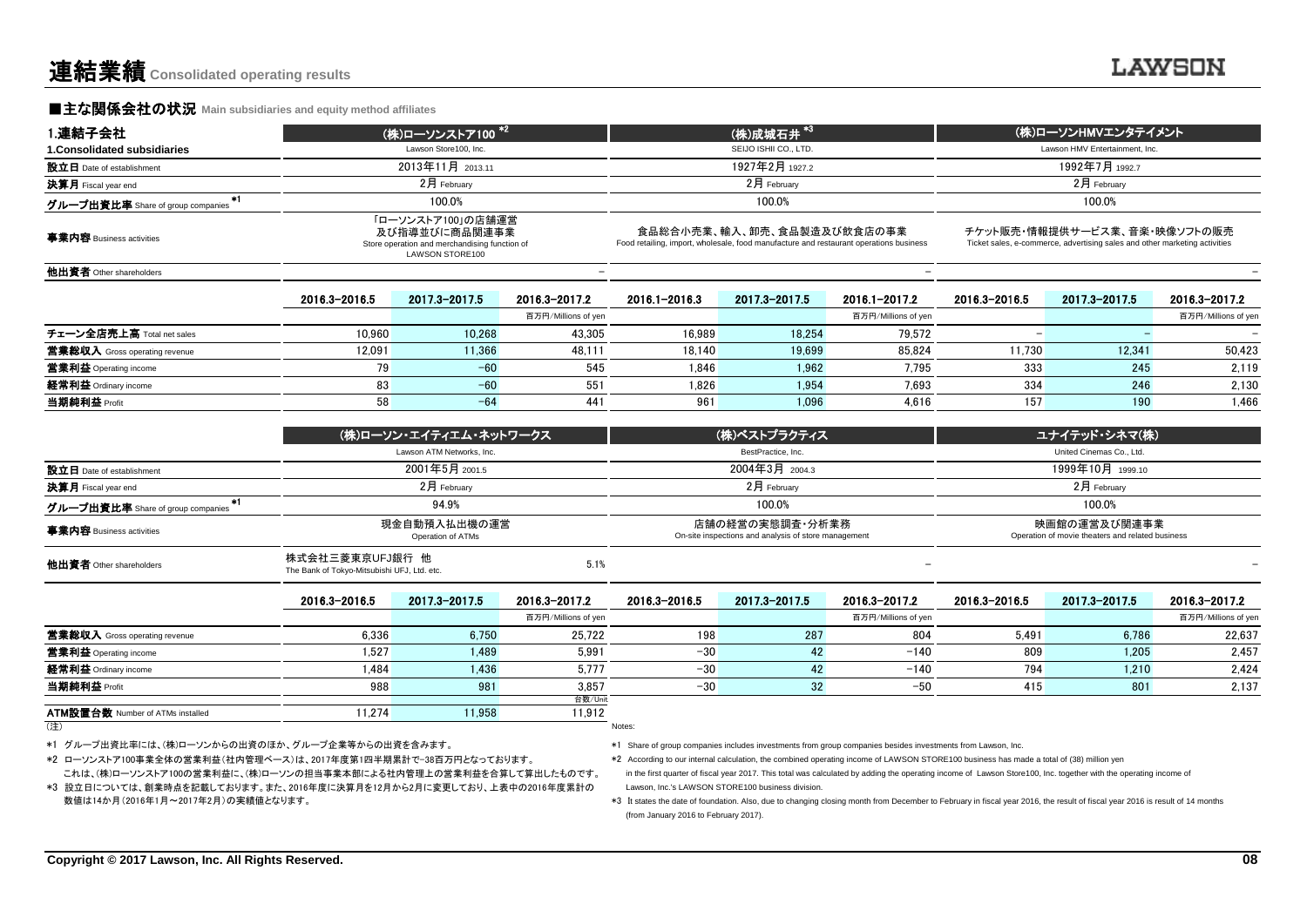## **■主な関係会社の状況** Main subsidiaries and equity method affiliates

|                                                                                                                                                                                                                                                                                                                                                         |                                                                                          | (株)ローソン山陰 *2                                                                         |                          |                                                                                                                                                                                                                                                                                                                                         | 上海羅森便利有限公司                                                                                                               |                     |                                                                                                                                                                                                                                                                                                                                                                                                  | 重慶羅森便利店有限公司                                                                                 |                     |  |
|---------------------------------------------------------------------------------------------------------------------------------------------------------------------------------------------------------------------------------------------------------------------------------------------------------------------------------------------------------|------------------------------------------------------------------------------------------|--------------------------------------------------------------------------------------|--------------------------|-----------------------------------------------------------------------------------------------------------------------------------------------------------------------------------------------------------------------------------------------------------------------------------------------------------------------------------------|--------------------------------------------------------------------------------------------------------------------------|---------------------|--------------------------------------------------------------------------------------------------------------------------------------------------------------------------------------------------------------------------------------------------------------------------------------------------------------------------------------------------------------------------------------------------|---------------------------------------------------------------------------------------------|---------------------|--|
|                                                                                                                                                                                                                                                                                                                                                         |                                                                                          | Lawson Sanin, Inc.                                                                   |                          | Shanghai Lawson, Inc.                                                                                                                                                                                                                                                                                                                   |                                                                                                                          |                     | Chongqing Lawson, Inc.                                                                                                                                                                                                                                                                                                                                                                           |                                                                                             |                     |  |
| 設立日 Date of establishment                                                                                                                                                                                                                                                                                                                               |                                                                                          | 2016年9月 2016.9                                                                       |                          |                                                                                                                                                                                                                                                                                                                                         | 1996年2月 1996.2                                                                                                           |                     |                                                                                                                                                                                                                                                                                                                                                                                                  | 2010年4月 2010.4                                                                              |                     |  |
| 決算月 Fiscal year end                                                                                                                                                                                                                                                                                                                                     |                                                                                          | 2月 February                                                                          |                          | 12月 December                                                                                                                                                                                                                                                                                                                            |                                                                                                                          |                     | 12月 December                                                                                                                                                                                                                                                                                                                                                                                     |                                                                                             |                     |  |
| グループ出資比率 Share of group companies                                                                                                                                                                                                                                                                                                                       |                                                                                          | 70.0%                                                                                |                          | 100.0%                                                                                                                                                                                                                                                                                                                                  |                                                                                                                          |                     |                                                                                                                                                                                                                                                                                                                                                                                                  | 100.0%                                                                                      |                     |  |
| 事業内容 Business activities                                                                                                                                                                                                                                                                                                                                |                                                                                          | 山陰地方におけるコンビニエンスストア事業<br>Lawson's chain-store development and operation in Sanin area |                          |                                                                                                                                                                                                                                                                                                                                         | 中国上海市及びその周辺におけるコンビニエンスストア事業<br>Lawson's chain-store development and operation<br>in Shanghai and surrounding area, China |                     |                                                                                                                                                                                                                                                                                                                                                                                                  | 中国重慶市におけるコンビニエンスストア事業<br>Lawson's chain-store development and operation in Chongqing, China |                     |  |
| 他出資者 Other shareholders                                                                                                                                                                                                                                                                                                                                 | 株式会社ポプラ POPLAR Co.,Ltd.                                                                  |                                                                                      | 30.0%                    |                                                                                                                                                                                                                                                                                                                                         |                                                                                                                          |                     |                                                                                                                                                                                                                                                                                                                                                                                                  |                                                                                             |                     |  |
|                                                                                                                                                                                                                                                                                                                                                         |                                                                                          | 2017.3-2017.5                                                                        | 2016.9-2017.2            | 2016.1-2016.3                                                                                                                                                                                                                                                                                                                           | 2017.1-2017.3                                                                                                            | 2016.1-2016.12      | 2016.1-2016.3                                                                                                                                                                                                                                                                                                                                                                                    | 2017.1-2017.3                                                                               | 2016.1-2016.12      |  |
| チェーン全店売上高 Total net sales                                                                                                                                                                                                                                                                                                                               |                                                                                          | 12.640                                                                               | 百万円/Millions of yen      | 3.925                                                                                                                                                                                                                                                                                                                                   | 5.242                                                                                                                    | 百万円/Millions of yen |                                                                                                                                                                                                                                                                                                                                                                                                  | 993                                                                                         | 百万円/Millions of yen |  |
|                                                                                                                                                                                                                                                                                                                                                         | $\overline{\phantom{a}}$                                                                 |                                                                                      | 15,783                   |                                                                                                                                                                                                                                                                                                                                         |                                                                                                                          | 20,042              | 951                                                                                                                                                                                                                                                                                                                                                                                              |                                                                                             | 3,901               |  |
| <b>営業総収入</b> Gross operating revenue                                                                                                                                                                                                                                                                                                                    |                                                                                          | 2.002                                                                                | 2.460                    | 2.298                                                                                                                                                                                                                                                                                                                                   | 3.273                                                                                                                    | 13.561              | 940                                                                                                                                                                                                                                                                                                                                                                                              | 747                                                                                         | 3,586               |  |
| 営業利益 Operating income                                                                                                                                                                                                                                                                                                                                   | $\overline{\phantom{0}}$                                                                 | 190                                                                                  | $-56$                    | $-552$                                                                                                                                                                                                                                                                                                                                  | $-769$                                                                                                                   | $-555$              | $-152$                                                                                                                                                                                                                                                                                                                                                                                           | $-99$                                                                                       | $-452$              |  |
| 経常利益 Ordinary income                                                                                                                                                                                                                                                                                                                                    | $\equiv$                                                                                 | 190                                                                                  | $-45$                    | $-561$                                                                                                                                                                                                                                                                                                                                  | $-778$                                                                                                                   | $-644$              | $-154$                                                                                                                                                                                                                                                                                                                                                                                           | $-104$                                                                                      | $-577$              |  |
| 当期純利益 Profit                                                                                                                                                                                                                                                                                                                                            |                                                                                          | 86                                                                                   | $-75$                    | $-565$                                                                                                                                                                                                                                                                                                                                  | $-793$                                                                                                                   | $-1.347$            | $-154$                                                                                                                                                                                                                                                                                                                                                                                           | $-108$                                                                                      | $-623$              |  |
|                                                                                                                                                                                                                                                                                                                                                         |                                                                                          | 大連羅森便利店有限公司<br>Dalian Lawson, Inc.                                                   |                          | 羅森(北京)有限公司<br>Beijing Lawson, Inc.                                                                                                                                                                                                                                                                                                      |                                                                                                                          |                     | Saha Lawson Co., Ltd.                                                                                                                                                                                                                                                                                                                                                                            |                                                                                             |                     |  |
| 設立日 Date of establishment                                                                                                                                                                                                                                                                                                                               |                                                                                          | 2011年9月 2011.9                                                                       |                          | 2013年5月 2013.5                                                                                                                                                                                                                                                                                                                          |                                                                                                                          |                     |                                                                                                                                                                                                                                                                                                                                                                                                  | 2012年11月 2012.11                                                                            |                     |  |
| 決算月 Fiscal year end                                                                                                                                                                                                                                                                                                                                     |                                                                                          | 12月 December                                                                         |                          |                                                                                                                                                                                                                                                                                                                                         | 12月 December                                                                                                             |                     | 12月 December                                                                                                                                                                                                                                                                                                                                                                                     |                                                                                             |                     |  |
| $\ast$ (                                                                                                                                                                                                                                                                                                                                                |                                                                                          | 98.3%                                                                                |                          |                                                                                                                                                                                                                                                                                                                                         | 100.0%                                                                                                                   |                     |                                                                                                                                                                                                                                                                                                                                                                                                  | 49.0%                                                                                       |                     |  |
| グループ出資比率 Share of group companies<br>事業内容 Business activities                                                                                                                                                                                                                                                                                           | 中国大連市におけるコンビニエンスストア事業<br>Lawson's chain-store development and operation in Dalian, China |                                                                                      |                          |                                                                                                                                                                                                                                                                                                                                         | 中国北京市におけるコンビニエンスストア事業<br>Lawson's chain-store development and operation in Beijing, China                                |                     |                                                                                                                                                                                                                                                                                                                                                                                                  | タイにおけるコンビニエンスストア事業<br>Operating stores "LAWSON 108" and "108SHOP" in Thailand               |                     |  |
| 他出資者 Other shareholders                                                                                                                                                                                                                                                                                                                                 | 亜恵美食有限公司 Acasia Foods Co.,LTD.                                                           |                                                                                      | 1.7%                     |                                                                                                                                                                                                                                                                                                                                         |                                                                                                                          |                     | - Saha Pathanapibul PLC.<br>20.0%                                                                                                                                                                                                                                                                                                                                                                |                                                                                             |                     |  |
|                                                                                                                                                                                                                                                                                                                                                         |                                                                                          |                                                                                      | $\overline{\phantom{a}}$ |                                                                                                                                                                                                                                                                                                                                         |                                                                                                                          |                     | 9.0%<br>- Saha Pathana Interholding PLC.                                                                                                                                                                                                                                                                                                                                                         |                                                                                             |                     |  |
|                                                                                                                                                                                                                                                                                                                                                         |                                                                                          |                                                                                      |                          |                                                                                                                                                                                                                                                                                                                                         |                                                                                                                          |                     | - I.C.C International PLC                                                                                                                                                                                                                                                                                                                                                                        |                                                                                             | 9.0%                |  |
|                                                                                                                                                                                                                                                                                                                                                         |                                                                                          |                                                                                      |                          |                                                                                                                                                                                                                                                                                                                                         |                                                                                                                          |                     | - Thai President Foods PLC.                                                                                                                                                                                                                                                                                                                                                                      |                                                                                             | 9.0%                |  |
|                                                                                                                                                                                                                                                                                                                                                         |                                                                                          |                                                                                      | $\overline{\phantom{a}}$ |                                                                                                                                                                                                                                                                                                                                         |                                                                                                                          |                     | - Others                                                                                                                                                                                                                                                                                                                                                                                         |                                                                                             | 4.0%                |  |
|                                                                                                                                                                                                                                                                                                                                                         | 2016.1-2016.3                                                                            | 2017.1-2017.3                                                                        | 2016.1-2016.12           | 2016.1-2016.3                                                                                                                                                                                                                                                                                                                           | 2017.1-2017.3                                                                                                            | 2016.1-2016.12      | 2016.1-2016.3                                                                                                                                                                                                                                                                                                                                                                                    | 2017.1-2017.3                                                                               | 2016.1-2016.12      |  |
|                                                                                                                                                                                                                                                                                                                                                         |                                                                                          |                                                                                      | 百万円/Millions of yen      |                                                                                                                                                                                                                                                                                                                                         |                                                                                                                          | 百万円/Millions of yen |                                                                                                                                                                                                                                                                                                                                                                                                  |                                                                                             | 百万円/Millions of yen |  |
| チェーン全店売上高 Total net sales                                                                                                                                                                                                                                                                                                                               | 437                                                                                      | 718                                                                                  | 2,534                    | 407                                                                                                                                                                                                                                                                                                                                     | 556                                                                                                                      | 2,114               | 1,497                                                                                                                                                                                                                                                                                                                                                                                            | 1,712                                                                                       | 6,499               |  |
| 営業総収入 Gross operating revenue                                                                                                                                                                                                                                                                                                                           | 394                                                                                      | 485                                                                                  | 2.043                    | 474                                                                                                                                                                                                                                                                                                                                     | 563                                                                                                                      | 2.168               | 1.635                                                                                                                                                                                                                                                                                                                                                                                            | 1.899                                                                                       | 7.171               |  |
| 営業利益 Operating income                                                                                                                                                                                                                                                                                                                                   | $-70$                                                                                    | $-28$                                                                                | $-183$                   | $-179$                                                                                                                                                                                                                                                                                                                                  | $-197$                                                                                                                   | $-643$              | $-48$                                                                                                                                                                                                                                                                                                                                                                                            | $-89$                                                                                       | $-305$              |  |
| 経常利益 Ordinary income                                                                                                                                                                                                                                                                                                                                    | $-69$                                                                                    | $-31$                                                                                | $-185$                   | $-170$                                                                                                                                                                                                                                                                                                                                  | $-194$                                                                                                                   | $-568$              | $-70$                                                                                                                                                                                                                                                                                                                                                                                            | $-60$                                                                                       | $-323$              |  |
| 当期純利益 Profit                                                                                                                                                                                                                                                                                                                                            | $-69$                                                                                    | $-31$                                                                                | $-190$                   | $-170$                                                                                                                                                                                                                                                                                                                                  | $-195$                                                                                                                   | $-634$              | $-70$                                                                                                                                                                                                                                                                                                                                                                                            | $-69$                                                                                       | $-396$              |  |
| (注)<br>*1 グループ出資比率には、(株)ローソンからの出資のほか、グループ企業等からの出資を含みます。<br>*2 (株)ローソン山陰は、2016年9月より当社の連結子会社になっております。<br>そのため、上表中の2016年度累計の数値は6か月(2016年9月~2017年2月)の実績値となります。<br>*3 上表中の決算数値は、上海羅森便利有限公司に、中国上海市及びその周辺地域の上海楽松商貿有限公司、<br>上海恭匯貿易有限公司、浙江羅森百貨有限公司3社の経営成績を合算しております。<br>なお、上海羅森便利有限公司は、2017年2月より商号を上海華聯羅森有限公司から変更しております。<br>*4 羅森(北京)有限公司は、2016年度より連結の範囲に含めております。 |                                                                                          |                                                                                      |                          | Notes:<br>*1 Share of group companies includes investments from group companies besides investments from Lawson, Inc.<br>*3 The operating result of Shanghai Lawson, Inc. includes a sum of operating results of 3 companies<br>*4 Beijing Lawson, Inc. has been included in the scope of consolidation starting from fiscal year 2016. | of fiscal year 2016 are results of 6 months (from September 2016 to February 2017).                                      |                     | *2 Lawson Sanin, Inc. has become a consolidated subsidiary of Lawson, Inc. since September 2016. Therefore, the above numbers<br>(Shanghai Le Song Trading Co., Ltd., Shang Hai Gong Hui Trading Co., Ltd. and Zhejiang Lawson, Inc. located in Shanghai and surrounding area).<br>Furthermore, Shanghai Hualian Lawson, Inc. has changed its name to Shanghai Lawson, Inc. since February 2017. |                                                                                             |                     |  |
| なお、上表中の決算数値は、羅森(北京)有限公司に、北京羅松商貿有限公司の経営成績を合算しております。                                                                                                                                                                                                                                                                                                      |                                                                                          |                                                                                      |                          |                                                                                                                                                                                                                                                                                                                                         |                                                                                                                          |                     | Furthermore, the operating result of Beijing Lawson, Inc. includes the operating result of BEIJING LUOSONG Co., Ltd.                                                                                                                                                                                                                                                                             |                                                                                             |                     |  |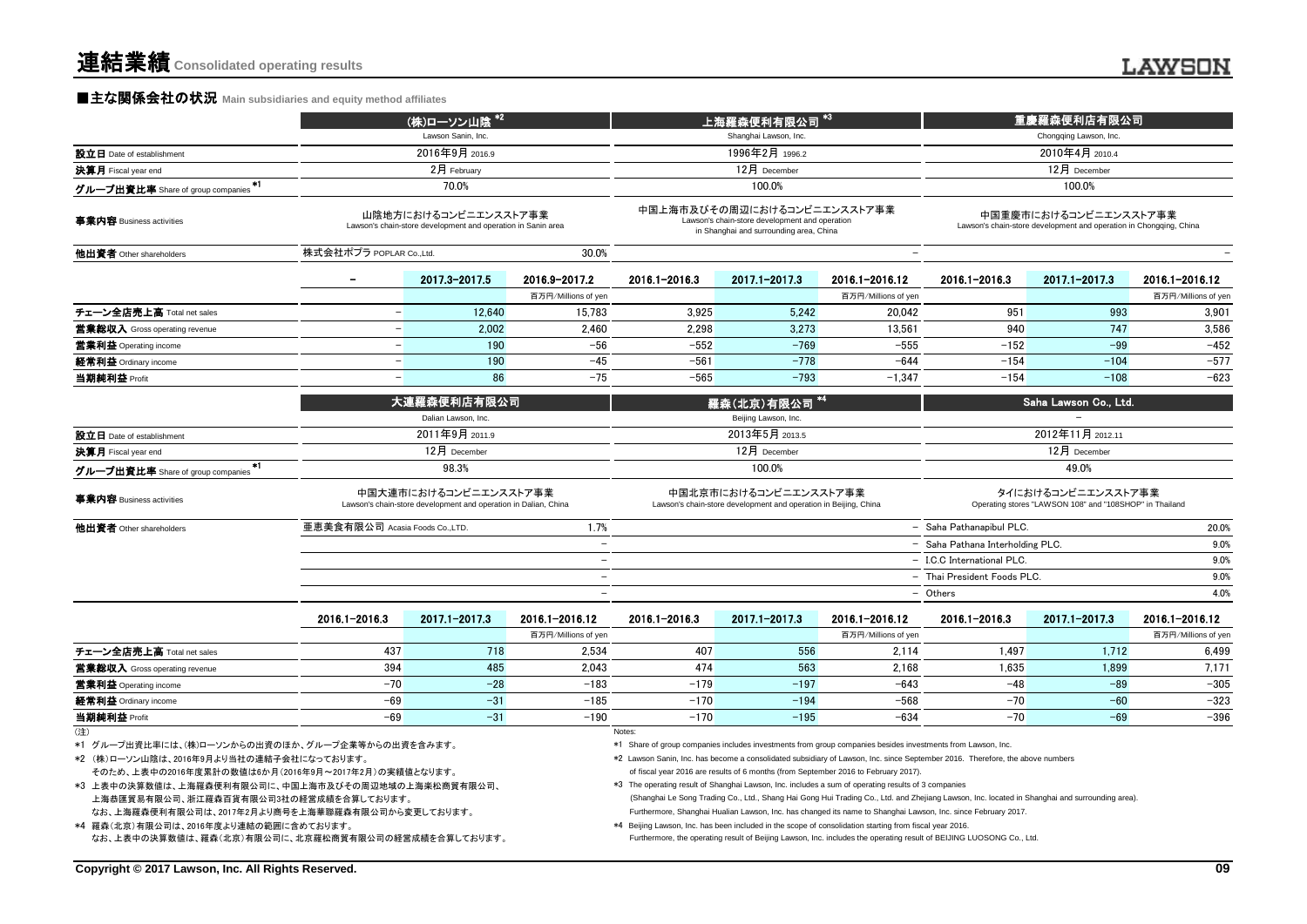#### **■主な関係会社の状況** Main subsidiaries and equity method affiliates

|                                                | (株)SCI                                                                      |                |                     |  |  |  |  |
|------------------------------------------------|-----------------------------------------------------------------------------|----------------|---------------------|--|--|--|--|
|                                                |                                                                             | SCI, Inc.      |                     |  |  |  |  |
| 設立日 Date of establishment                      |                                                                             | 2012年7月 2012.7 |                     |  |  |  |  |
| 決算月 Fiscal year end                            |                                                                             | 2月 February    |                     |  |  |  |  |
| $\bullet$<br>グループ出資比率 Share of group companies |                                                                             | 100.0%         |                     |  |  |  |  |
| 事業内容 Business activities                       | SCM機能子会社<br>Serving supply chain management of convenience store businesses |                |                     |  |  |  |  |
| 他出資者 Other shareholders                        |                                                                             |                |                     |  |  |  |  |
|                                                | 2016.3-2016.5                                                               | 2017.3-2017.5  | 2016.3-2017.2       |  |  |  |  |
|                                                |                                                                             |                | 百万円/Millions of yen |  |  |  |  |
| 取扱高 Gross sales                                | 56.568                                                                      | 67.631         | 256.143             |  |  |  |  |
| 営業利益 Operating income                          | 627                                                                         | 501            | 1.860               |  |  |  |  |

**経常利益** Ordinary income and the control of the control of the control of the control of the control of the control of the control of the control of the control of the control of the control of the control of the control of 当期純利益 Profit 397 327 1,395

| 2.持分法適用関連会社                          |                       | (株)ローソン沖縄                                                                        |                     |                                              | (株)ローソン南九州                                                                          |                     |                                                | (株)ローソン高知                                                                      |                     |  |
|--------------------------------------|-----------------------|----------------------------------------------------------------------------------|---------------------|----------------------------------------------|-------------------------------------------------------------------------------------|---------------------|------------------------------------------------|--------------------------------------------------------------------------------|---------------------|--|
| 2. Equity method affiliates          |                       | Lawson Okinawa, Inc.                                                             |                     |                                              | Lawson Minamikyushu, Inc.                                                           |                     |                                                | Lawson Kochi, Inc.                                                             |                     |  |
| 設立日 Date of establishment            |                       | 2009年10月 2009.10                                                                 |                     |                                              | 2013年5月 2013.5                                                                      |                     |                                                | 2015年4月 2015.4                                                                 |                     |  |
| <b>決算月</b> Fiscal year end           |                       | $2$ 月 Februarv                                                                   |                     |                                              | $2月$ February                                                                       |                     |                                                | $2$ 月 February                                                                 |                     |  |
| グループ出資比率 Share of group companies    |                       | 49.0%                                                                            |                     |                                              | 49.0%                                                                               |                     |                                                | 49.0%                                                                          |                     |  |
| 事業内容 Business activities             |                       | 沖縄県におけるコンビニエンスストア事業<br>Lawson's chain-store development and operation in Okinawa |                     |                                              | 鹿児島県におけるコンビニエンスストア事業<br>Lawson's chain-store development and operation in Kagoshima |                     |                                                | 高知県におけるコンビニエンスストア事業<br>Lawson's chain-store development and operation in Kochi |                     |  |
| 他出資者 Other shareholders              | 株式会社サンエー san-a coLTD. |                                                                                  |                     | 51.0% 南国殖産株式会社 Nangoku Corporation Co., Ltd. |                                                                                     |                     | 51.0% 株式会社サニーマート SUNNY MART Co., Ltd.<br>51.0% |                                                                                |                     |  |
|                                      | 2016.3-2016.5         | 2017.3-2017.5                                                                    | 2016.3-2017.2       | 2016.3-2016.5                                | 2017.3-2017.5                                                                       | 2016.3-2017.2       | 2016.3-2016.5                                  | 2017.3-2017.5                                                                  | 2016.3-2017.2       |  |
|                                      |                       |                                                                                  | 百万円/Millions of yen |                                              |                                                                                     | 百万円/Millions of yen |                                                |                                                                                | 百万円/Millions of yen |  |
| <b>営業総収入</b> Gross operating revenue | 1.517                 | 1.691                                                                            | 6.509               | 959                                          | 1.040                                                                               | 4.007               | 1.090                                          | 1.089                                                                          | 4.482               |  |
| 営業利益 Operating income                | 394                   | 421                                                                              | 1.637               | 13                                           | 34                                                                                  | 94                  | 159                                            | 138                                                                            | 463                 |  |
| 経常利益 Ordinary income                 | 394                   | 423                                                                              | 1.646               | 17                                           | 34                                                                                  | 99                  | 159                                            | 142                                                                            | 468                 |  |
| 当期純利益 Profit                         | 256                   | 278                                                                              | 1.081               | 6                                            |                                                                                     | $-93$               | 96                                             | 91                                                                             | 298                 |  |
| (注)                                  |                       |                                                                                  |                     | Note:                                        |                                                                                     |                     |                                                |                                                                                |                     |  |

\* グループ出資比率には、(株)ローソンからの出資のほか、グループ企業等からの出資を含みます。 \* \* Share of group companies includes investments from group companies besides investments from Lawson, Inc.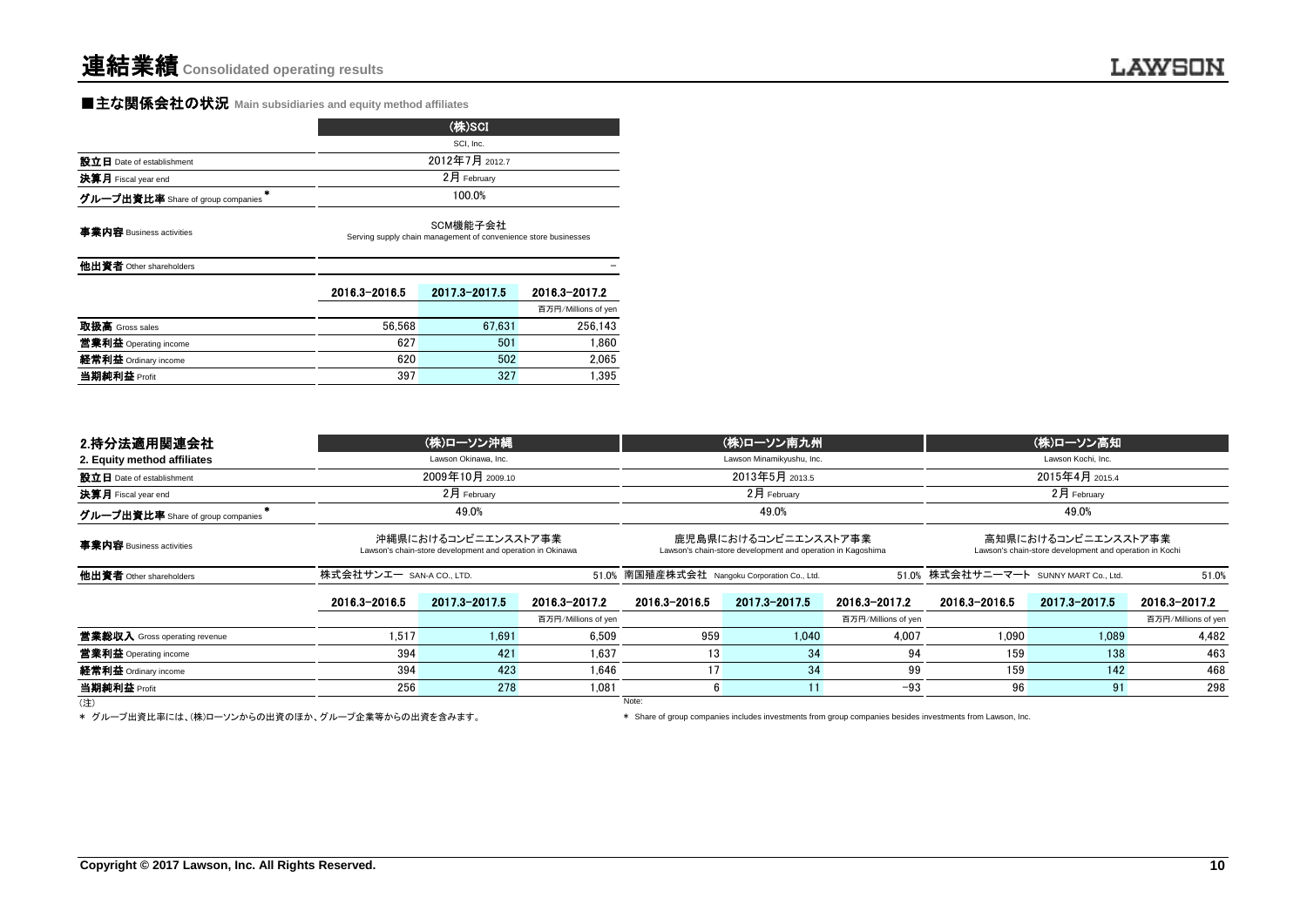#### **■主な業績と予想** Results and forecasts for major financial indicators

|                                                                                                        |                                      | 2016年度/FY2016 |                                      |         | 2017年度/FY2017                        |         |                                                   |                          |
|--------------------------------------------------------------------------------------------------------|--------------------------------------|---------------|--------------------------------------|---------|--------------------------------------|---------|---------------------------------------------------|--------------------------|
|                                                                                                        | 第1四半期累計期間/1Q<br>2016.3.1 - 2016.5.31 |               | 通期/Full year<br>2016.3.1 - 2017.2.28 |         | 第1四半期累計期間/1Q<br>2017.3.1 - 2017.5.31 |         | 通期計画/Full year (Forecast)<br>2017.3.1 - 2018.2.28 |                          |
|                                                                                                        | 金額/Amount                            | 前年比/YoY       | 金額/Amount                            | 前年比/YoY | 金額/Amount                            | 前年比/YoY | 金額/Amount                                         | 前年比/YoY                  |
| チェーン全店売上高(百万円)<br>Net sales of all convenience stores (millions of yen)                                | 495.881                              | 103.2%        | 2.027.504                            | 103.4%  | 513.558                              | 103.6%  | 2.140.000                                         | 105.5%                   |
| 加盟店売上高(百万円)<br>Net sales of franchised stores (millions of yen)                                        | 486.482                              | 102.9%        | 1.986.572                            | 103.1%  | 501.367                              | 103.1%  |                                                   |                          |
| 直営店売上高(百万円)<br>Net sales of company-operated stores (millions of yen)                                  | 9.399                                | 119.7%        | 40.931                               | 121.4%  | 12.190                               | 129.7%  |                                                   |                          |
| $*1$<br><b>営業総収入</b> (百万円) Gross operating revenue (millions of yen)                                   | 86.792                               | 108.2%        | 356.186                              | 106.7%  | 90.718                               | 104.5%  | 384.000                                           | 107.8%                   |
| <b>営業総利益</b> (百万円) Operating gross profit (millions of yen)                                            | 79.820                               | 107.2%        | 325.716                              | 105.4%  | 81,613                               | 102.2%  | $\overline{\phantom{a}}$                          |                          |
| (対チェーン全店売上高比)<br>(Operating gross profit on Net sales of all convenience stores)                       | 16.1%                                |               | 16.1%                                |         | 15.9%                                |         | $\overline{\phantom{0}}$                          |                          |
| 販売費及び一般管理費(百万円)<br>Selling, general and administrative expenses (millions of yen)                      | 66,076                               | 111.8%        | 268,296                              | 106.6%  | 69.021                               | 104.5%  | $\overline{\phantom{0}}$                          |                          |
| (対チェーン全店売上高比)<br>(Selling, general and administrative expenses on Net sales of all convenience stores) | 13.3%                                |               | 13.2%                                |         | 13.4%                                |         | $\overline{\phantom{a}}$                          |                          |
| <b>営業利益</b> (百万円) Operating income (millions of yen)                                                   | 13.744                               | 89.6%         | 57.419                               | 100.3%  | 12.591                               | 91.6%   | 52.000                                            | 90.6%                    |
| (対チェーン全店売上高比)<br>(Operating income on Net sales of all convenience stores)                             | 2.8%                                 |               | 2.8%                                 |         | 2.5%                                 |         |                                                   |                          |
| 経常利益 (百万円) Ordinary income (millions of yen)                                                           | 13.591                               | 86.8%         | 56.459                               | 102.7%  | 12.676                               | 93.3%   | 49.500                                            | 87.7%                    |
| 四半期(当期)純利益 (百万円) Profit (millions of yen)                                                              | 7.625                                | 143.3%        | 19,088                               | 87.6%   | 8.560                                | 112.3%  | 25,000                                            | 131.0%                   |
| 1株当たり四半期(当期)純利益 (円) Profit per share (yen)                                                             |                                      | 76.25         | 190.86                               |         | 85.59                                |         | $\frac{249.96}{2}$                                |                          |
| 純資産 (百万円) Net assets (millions of yen)                                                                 | 238,476                              |               | 237.409                              |         | 233,647                              |         |                                                   |                          |
| 総資産 (百万円) Total assets (millions of yen)                                                               | 779,639                              |               | 767.986                              |         | 812,662                              |         |                                                   | $\overline{\phantom{0}}$ |
| 1株当たり純資産 (円) Net assets per share (yen)                                                                | 2.381.05                             |               | 2.370.59                             |         | 2.332.11                             |         |                                                   | -                        |
| 総資産四半期(当期)純利益率 ROA                                                                                     |                                      | 1.0%          |                                      | 2.6%    |                                      | 1.1%    |                                                   | $\overline{\phantom{0}}$ |
| 自己資本四半期(当期)純利益率 ROE                                                                                    |                                      | 3.2%          |                                      | 7.9%    |                                      | 3.6%    |                                                   | Ξ.                       |
| 流動比率 Current ratio                                                                                     |                                      | 60.9%         |                                      | 55.8%   | 56.9%                                |         |                                                   | Ξ.                       |
| 固定比率 Fixed ratio                                                                                       | 239.9%                               |               | 247.1%                               |         | 257.3%                               |         |                                                   | $\overline{\phantom{0}}$ |
| 自己資本比率 Shareholders' equity ratio                                                                      |                                      | 30.5%         |                                      | 30.9%   | 28.7%                                |         |                                                   |                          |
|                                                                                                        |                                      | Notes:        |                                      |         |                                      |         |                                                   |                          |

\*1 営業総収入は直営店売上高、加盟店からの収入等の合計です。

\*2 計画の1株当たり当期純利益に関しては、2017年5月31日現在の期末発行済株式数を用いて算出しております。

\*1 The gross operating revenue is a sum of total sales of company-operated stores, income from franchised stores and others.

\*2 Forecasted profit per share is calculated based on the number of outstanding shares as of May 31, 2017.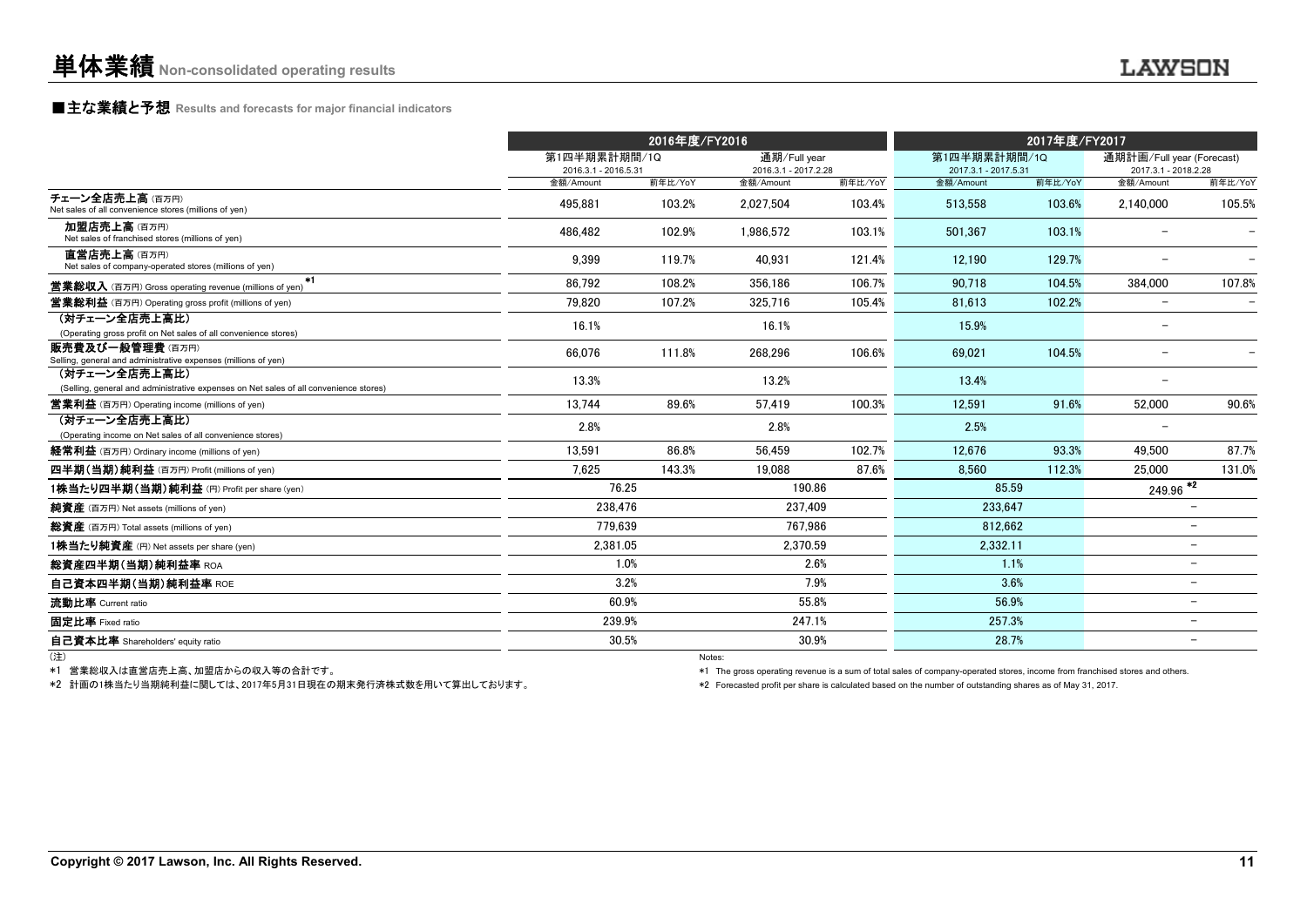#### ■損益計算書 **Non-consolidated statement of income**

|                                                                  |                 | 2016年度第1四半期累計期間          |         | 2017年度第1四半期累計期間      |         | 前年増減                |
|------------------------------------------------------------------|-----------------|--------------------------|---------|----------------------|---------|---------------------|
|                                                                  |                 | 2016.3.1 - 2016.5.31     |         | 2017.3.1 - 2017.5.31 |         | Increase (Decrease) |
|                                                                  |                 | 百万円/Millions of yen      | 前年比/YoY | 百万円/Millions of yen  | 前年比/YoY | 百万円/Millions of yen |
| A.営業総収入 Gross operating revenue                                  | $B + E$         | 86,792                   | 108.2%  | 90,718               | 104.5%  | 3,925               |
| <b>B.売上高</b> Net sales                                           |                 | 9,765                    | 119.9%  | 12,506               | 128.1%  | 2,741               |
| $*2$<br><b>C.売上原価</b> Cost of sales                              |                 | 6,971                    | 120.5%  | 9,104                | 130.6%  | 2,133               |
| *3<br>D.売上総利益 Gross profit                                       | $B - C$         | 2,794                    | 118.4%  | 3,401                | 121.7%  | 607                 |
| <b>E.営業収入</b> Operating revenue                                  | $F + G$         | 77.026                   | 106.9%  | 78,211               | 101.5%  | 1,184               |
| F.加盟店からの収入 Income from franchised stores                         |                 | 67,249                   | 105.7%  | 68,951               | 102.5%  | 1,702               |
| G.その他の営業収入 Other operating revenue                               |                 | 9,776                    | 115.7%  | 9,259                | 94.7%   | $-517$              |
| H.営業総利益 Operating gross profit                                   | $A - C = D + E$ | 79,820                   | 107.2%  | 81,613               | 102.2%  | 1,792               |
| <b>I.販売費及び一般管理費</b> Selling, general and administrative expenses |                 | 66,076                   | 111.8%  | 69,021               | 104.5%  | 2,945               |
| J.営業利益 Operating income                                          | $H - I$         | 13,744                   | 89.6%   | 12,591               | 91.6%   | $-1,153$            |
| 営業外収益 Non-operating income                                       |                 | 1,175                    | 88.8%   | 994                  | 84.6%   | $-181$              |
| 営業外費用 Non-operating expenses                                     |                 | 1,329                    | 130.9%  | 909                  | 68.4%   | $-420$              |
| 経常利益 Ordinary income                                             |                 | 13,591                   | 86.8%   | 12,676               | 93.3%   | $-914$              |
| 特別利益 Extraordinary income                                        |                 | $\overline{\phantom{0}}$ |         | 302                  |         | 302                 |
| 特別損失 Extraordinary losses                                        |                 | 1,031                    | 19.9%   | 1,057                | 102.6%  | 26                  |
| 税引前四半期純利益 Profit before income taxes                             |                 | 12,559                   | 120.1%  | 11.921               | 94.9%   | $-637$              |
| 法人税、住民税及び事業税 Income taxes - current                              |                 | 2.153                    | 72.1%   | 2,182                | 101.3%  | 28                  |
| 法人税等調整額 Income taxes - deferred                                  |                 | 2,779                    | 129.4%  | 1.178                | 42.4%   | $-1,600$            |
| 四半期純利益 Profit                                                    |                 | 7,625                    | 143.3%  | 8,560                | 112.3%  | 934                 |

# ■販売費及び一般管理費の主な明細 **Selling, general and administrative expenses**

|                                                          | 2016年度第1四半期累計期間      |         | 2017年度第1四半期累計期間      | 前年増減    |                     |
|----------------------------------------------------------|----------------------|---------|----------------------|---------|---------------------|
|                                                          | 2016.3.1 - 2016.5.31 |         | 2017.3.1 - 2017.5.31 |         | Increase (Decrease) |
|                                                          | 百万円/Millions of yen  | 前年比/YoY | 百万円/Millions of yen  | 前年比/YoY | 百万円/Millions of yen |
| 地代家賃 Rents                                               | 24,478               | 104.4%  | 25,961               | 106.1%  | 1,482               |
| 人件費 Personnel expenses                                   | 10.231               | 106.8%  | 11.330               | 110.7%  | 1,099               |
| 有形固定資産減価償却費 Depreciation of property and store equipment | 9,579                | 111.8%  | 9,528                | 99.5%   | $-51$               |
| 広告宣伝費 Advertising expenses                               | 2,983                | 138.2%  | 2,996                | 100.4%  | 12                  |
| 販売手数料 Sales commission                                   | 3,472                | 152.5%  | 4,106                | 118.3%  | 634                 |
| その他 Other                                                | 15.331               | 117.5%  | 15,097               | 98.5%   | $-233$              |
| 合計 Total                                                 | 66.076               | 111.8%  | 69.021               | 104.5%  | 2,945               |
| (注)                                                      |                      | Notes:  |                      |         |                     |
| .<br>.                                                   |                      |         |                      |         |                     |

\*1 「売上高」は、直営店売上高及びEコマース売上高の合計です。

\*2 「売上原価」は、商品売上原価です。

\*3 「売上総利益」は、商品売上総利益です。

\*1 Net sales of company-operated stores and e-commerce business.

\*2 Cost of goods sold.

\*3 Gross profit on goods sales.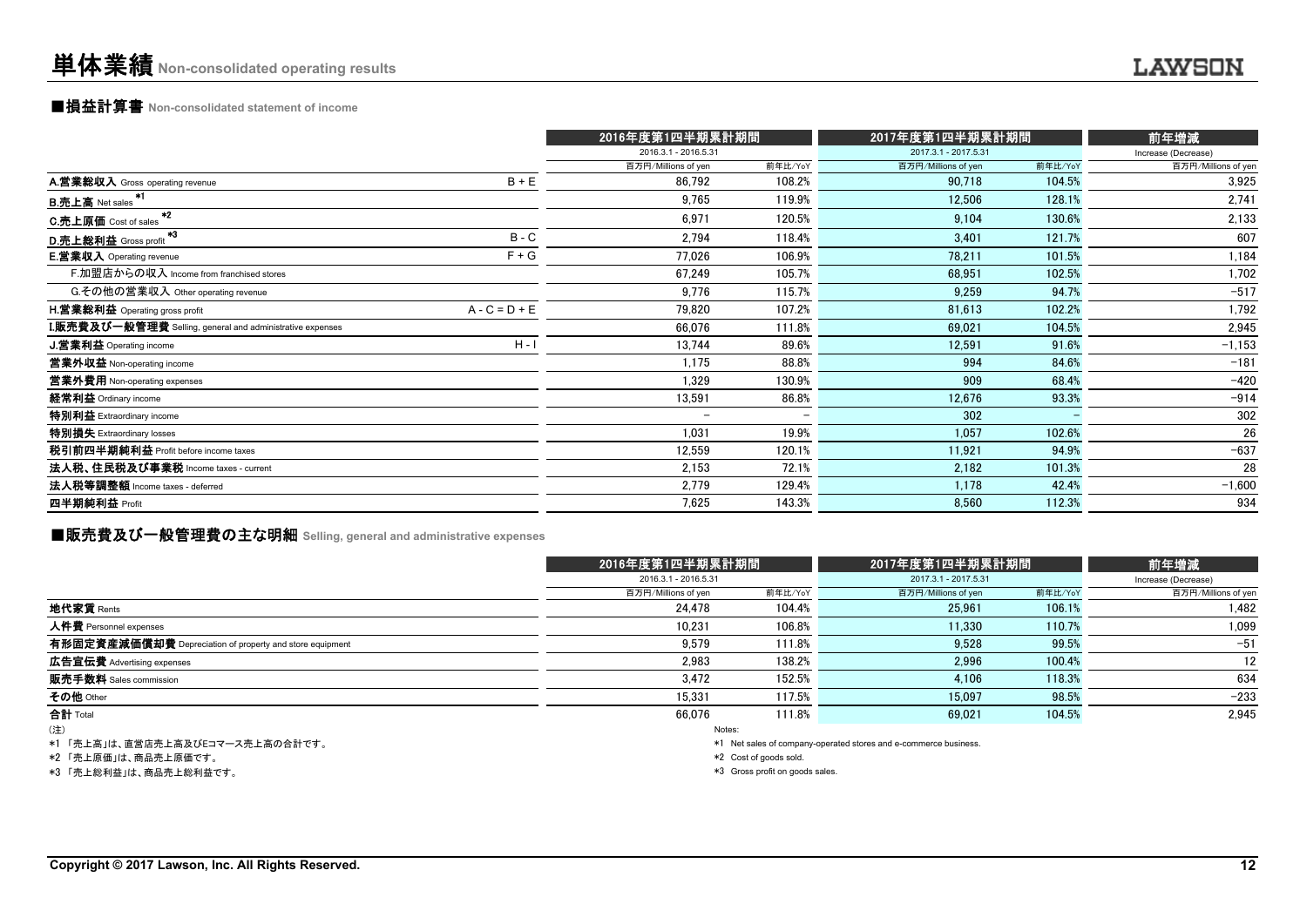| ■投融資の状況 Capital expenditure                              | 2016年度第1四半期累計期間      | 2017年度第1四半期累計期間      | 前年増減                | 2017年度計画                         |
|----------------------------------------------------------|----------------------|----------------------|---------------------|----------------------------------|
|                                                          | 2016.3.1 - 2016.5.31 | 2017.3.1 - 2017.5.31 | Increase (Decrease) | Forecasts / 2017.3.1 - 2018.2.28 |
|                                                          | 百万円/Millions of yen  | 百万円/Millions of yen  | 百万円/Millions of yen | 百万円/Millions of yen              |
| 新店投資 New store investments                               | 6,012                | 6,672                | 660                 | 64,500                           |
| 既存店投資 Existing store investments                         | 1.171                | 412                  | $-758$              | 9.000                            |
| システム関連投資 IT - related investments                        | 3,366                | 3,905                | 538                 | 15.500                           |
| その他 Other                                                | 435                  | 3,743                | 3,307               | 1,000                            |
| 投資小計 Subtotal                                            | 10.985               | 14,733               | 3.747               | 90,000                           |
| 出資 · 融資 Investments and advances                         | $-3.623$             | 5.429                | 9.052               | 7.000                            |
| リース Leases                                               | 11.454               | 8,811                | $-2.642$            | 54.000                           |
| 合計 Total                                                 | 18.816               | 28,973               | 10,156              | 151,000                          |
| 有形固定資産減価償却費 Depreciation of property and store equipment | 9,579                | 9.528                | $-51$               | 42.500                           |
| <b>無形固定資産償却費</b> Amortization of intangible assets       | 1.471                | 1.214                | $-256$              | 7,400                            |
| 減価償却費合計 Total depreciation and amortization              | 11,050               | 10,742               | $-307$              | 49.900                           |
| (注)                                                      |                      | Note:                |                     |                                  |

\* リース債務の返済による支出は、2016年度第1四半期累計期間は6,575百万円、2017年度第1四半期累計期間は6,963百万円です。

\* The amount of repayments of lease obligations is 6,575 millions of yen in the first quarter of fiscal year 2016 and 6,963 millions of yen in the first quarter of fiscal year 2017.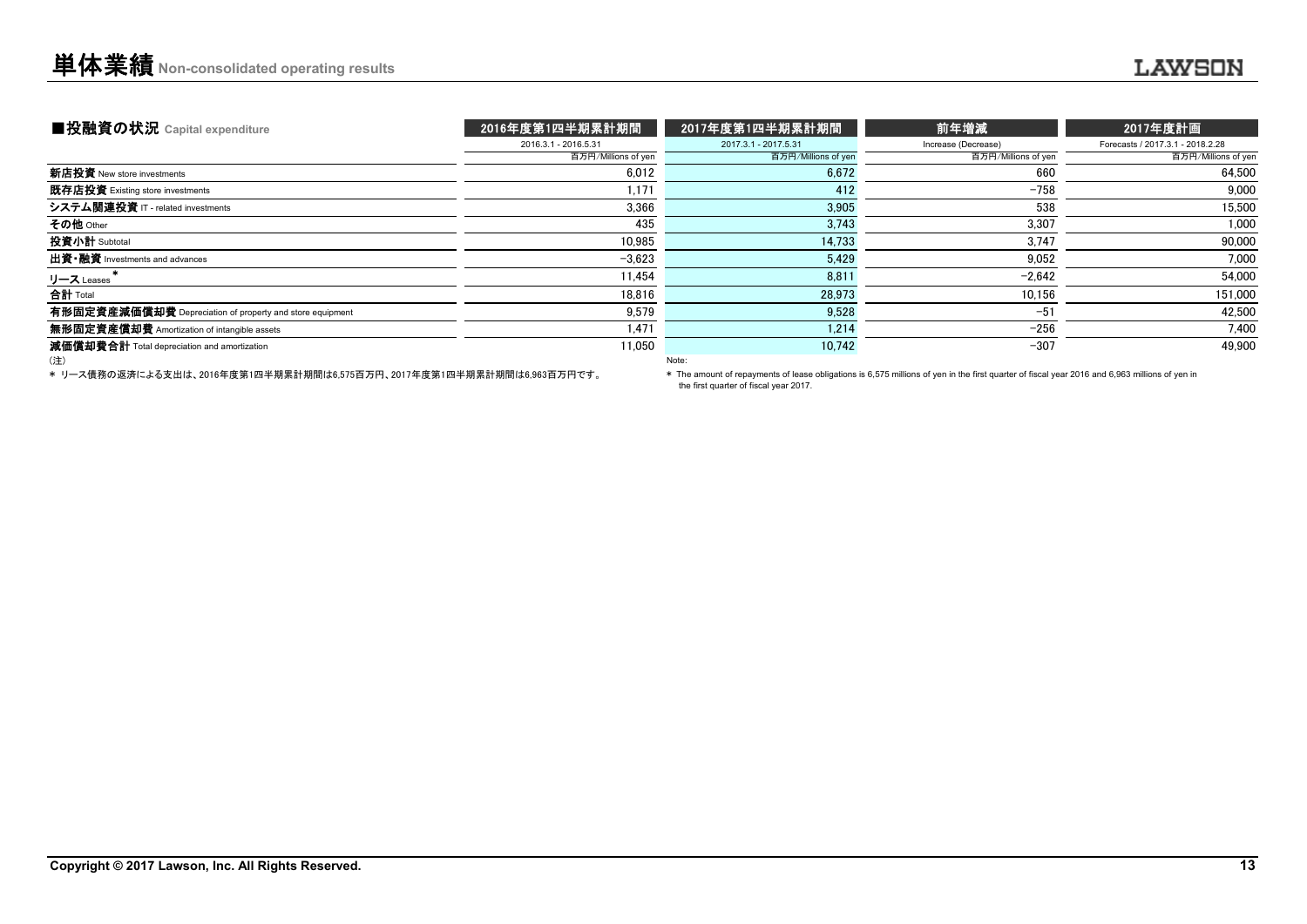## ■貸借対照表 **Non-consolidated balance sheet**

|                                                                         | 2016年度<br>(2017年2月28日現在) | 2017年度第1四半期<br>(2017年5月31日現在) | 2016年度末からの増減                       |
|-------------------------------------------------------------------------|--------------------------|-------------------------------|------------------------------------|
|                                                                         | FY2016 (As of 2017.2.28) | FY2017 (As of 2017.5.31)      | Increase (Decrease) from 2017.2.28 |
| [資産の部 Assets]                                                           | 百万円/Millions of yen      | 百万円/Millions of yen           | 百万円/Millions of yen                |
| 流動資産 Current assets                                                     | 182.009                  | 212.443                       | 30.433                             |
| 現金及び預金 Cash and deposits                                                | 51.283                   | 77.586                        | 26,302                             |
| 加盟店貸勘定 Accounts receivable - due from franchised stores                 | 38,301                   | 39,766                        | 1,465                              |
| リース債権 Lease receivables                                                 | 20.276                   | 20.070                        | $-205$                             |
| 商品 Merchandise                                                          | 1,426                    | 1.520                         | 94                                 |
| 前払費用 Prepaid expenses                                                   | 13,741                   | 14,595                        | 854                                |
| 未収入金 Accounts receivable - other                                        | 46,705                   | 48,772                        | 2,066                              |
| 繰延税金資産 Deferred tax assets                                              | 2.718                    | 1.778                         | $-939$                             |
| その他 Other                                                               | 7,563                    | 8,358                         | 795                                |
| 貸倒引当金 Allowance for doubtful accounts                                   | $-6$                     | $-6$                          |                                    |
| 固定資産 Non-current assets                                                 | 585,976                  | 600,219                       | 14,242                             |
| 有形固定資産 Property and store equipment                                     | 292.400                  | 295,559                       | 3,159                              |
| ・建物 Buildings                                                           | 144.619                  | 145,206                       | 587                                |
| ・構築物 Structures                                                         | 26,147                   | 25,826                        | $-321$                             |
| ・工具、器具及び備品 Tools, furniture and fixtures                                | 14,760                   | 14,118                        | $-642$                             |
| ・土地 Land                                                                | 9.648                    | 9.685                         | 36                                 |
| •リース資産 Leased assets                                                    | 95,632                   | 98,378                        | 2,746                              |
| •建設仮勘定 Construction in progress                                         | 1,591                    | 2.344                         | 753                                |
| 無形固定資産 Intangible assets                                                | 40,186                   | 42,216                        | 2,030                              |
| ・ソフトウエア Software                                                        | 29,852                   | 32,115                        | 2,262                              |
| ・のれん Goodwill                                                           | 9,831                    | 9.603                         | $-228$                             |
| •その他 Other                                                              | 501                      | 497                           | $-3$                               |
| 投資その他の資産 Investments and other assets                                   | 253,390                  | 262,443                       | 9,052                              |
| ・投資有価証券 Investments securities                                          | 8,781                    | 9.834                         | 1,053                              |
| •関係会社株式 Shares of subsidiaries and associates                           | 63,375                   | 69,878                        | 6,502                              |
| ・長期貸付金 Long-term loans receivable                                       | 43,564                   | 43,275                        | $-289$                             |
| •関係会社長期貸付金 Long-term loans receivable from subsidiaries and associates  | 16,823                   | 14,742                        | $-2,081$                           |
| •長期前払費用 Long-term prepaid expenses                                      | 10,313                   | 13.129                        | 2.815                              |
| •差入保証金 Guarantee deposits                                               | 87.783                   | 89.524                        | 1,740                              |
| •繰延税金資産 Deferred tax assets                                             | 21,599                   | 21,324                        | $-274$                             |
| •その他 Other                                                              | 2,111                    | 1,716                         | $-395$                             |
| •貸倒引当金 Allowance for doubtful accounts                                  | $-962$                   | $-982$                        | $-20$                              |
| 資産合計 Total assets                                                       | 767,986                  | 812,662                       | 44,676                             |
| 有形固定資産の減価償却累計額 Accumulated depreciation of property and store equipment | 255.226                  | 260.260                       | 5.033                              |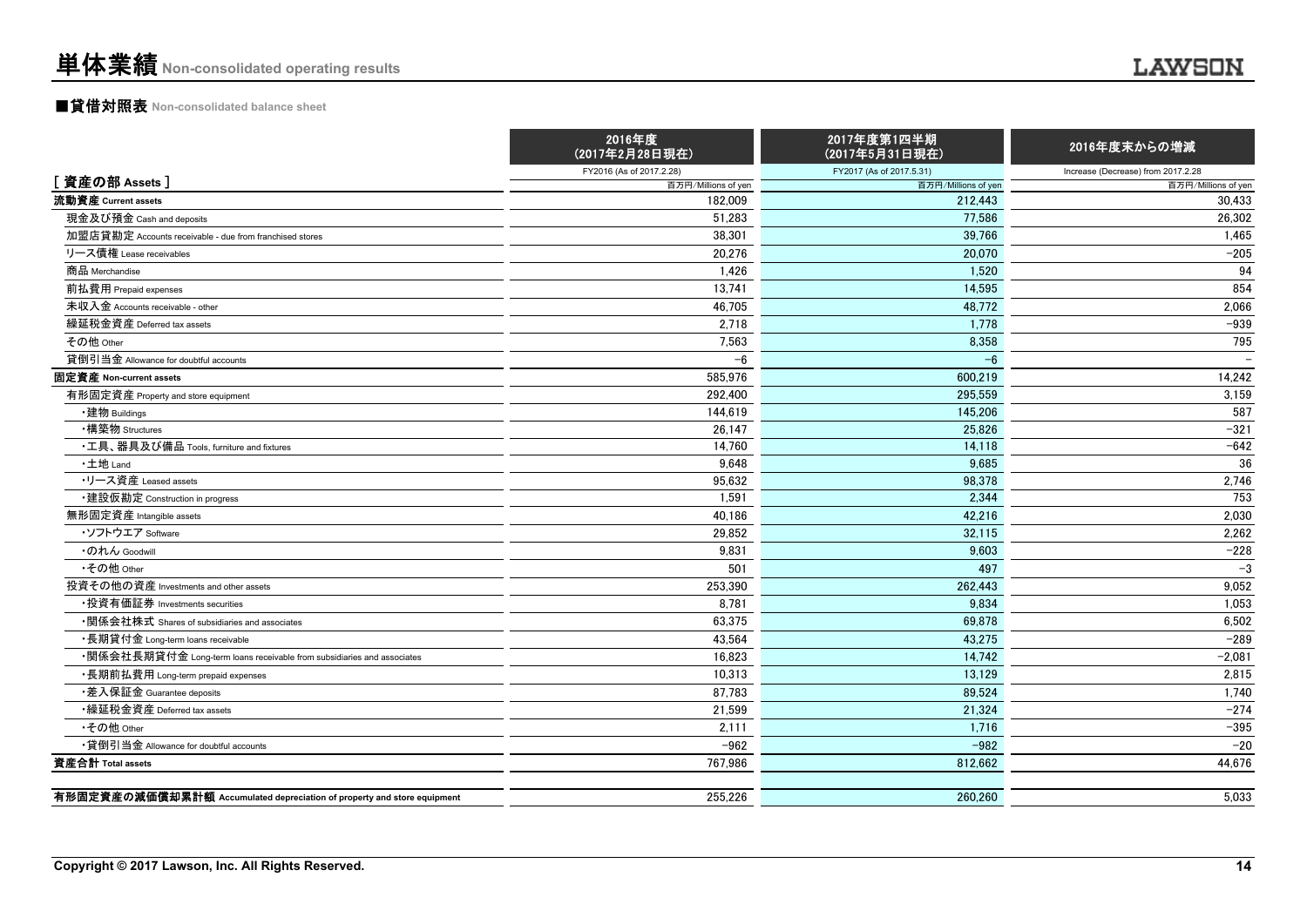#### ■貸借対照表 **Non-consolidated balance sheet**

|                                                                    | 2016年度<br>(2017年2月28日現在) | 2017年度第1四半期<br>(2017年5月31日現在) | 2016年度末からの増減                       |
|--------------------------------------------------------------------|--------------------------|-------------------------------|------------------------------------|
|                                                                    | FY2016 (As of 2017.2.28) | FY2017 (As of 2017.5.31)      | Increase (Decrease) from 2017.2.28 |
| [負債の部 Liabilities]                                                 | 百万円/Millions of yen      | 百万円/Millions of yen           | 百万円/Millions of yen                |
| 流動負債 Current liabilities                                           | 326.070                  | 373.162                       | 47.092                             |
| 買掛金 Accounts payable - trade                                       | 100,160                  | 116,234                       | 16,074                             |
| 短期借入金 Short-term loans payable                                     | 30,000                   |                               | $-30,000$                          |
| 関係会社短期借入金 Short-term loans payable to subsidiaries and associates  | 47,280                   | 48,460                        | 1,180                              |
| リース債務 Lease obligations                                            | 25,385                   | 26,256                        | 871                                |
| 未払金 Accounts payable - other                                       | 21,425                   | 16.285                        | $-5,139$                           |
| 未払法人税等 Income taxes payable                                        | 8,349                    | 3.006                         | $-5,343$                           |
| 未払費用 Accrued expenses                                              | 2,157                    | 2,557                         | 400                                |
| 預り金 Deposits received                                              | 84,380                   | 153,258                       | 68,877                             |
| 賞与引当金 Provision for bonuses                                        | 2,586                    | 1.446                         | $-1,140$                           |
| その他 Other                                                          | 4,345                    | 5,657                         | 1,311                              |
| 固定負債 Non-current liabilities                                       | 204,506                  | 205.852                       | 1,345                              |
| 長期借入金 Long-term loans payable                                      | 50,000                   | 50,000                        |                                    |
| リース債務 Lease obligations                                            | 93,337                   | 95.049                        | 1,712                              |
| 退職給付引当金 Provision for retirement benefits                          | 10,098                   | 10.308                        | 210                                |
| 役員退職慰労引当金 Provision for retirement benefits to executive officers  | 242                      | 240                           | $-2$                               |
| 資産除去債務 Asset retirement obligations                                | 23,654                   | 23,854                        | 200                                |
| その他 Other                                                          | 27,173                   | 26,399                        | $-774$                             |
| 負債合計 Total liabilities                                             | 530,576                  | 579,015                       | 48,438                             |
| [純資産の部 Net assets]                                                 |                          |                               |                                    |
| 株主資本 Shareholders' equity                                          | 237,439                  | 233,498                       | $-3,940$                           |
| 資本金 Capital stock                                                  | 58,506                   | 58.506                        |                                    |
| 資本剰余金 Capital surplus                                              | 47.696                   | 47.696                        | 0                                  |
| ・資本準備金 Legal capital surplus                                       | 47,696                   | 47.696                        | $\overline{\phantom{a}}$           |
| •その他資本剰余金 Other capital surplus                                    |                          | $\Omega$                      | $\mathbf 0$                        |
| 利益剰余金 Retained earnings                                            | 132,447                  | 128,506                       | $-3,941$                           |
| •利益準備金 Legal retained earnings                                     | 727                      | 727                           |                                    |
| ・別途積立金 General reserve                                             | 50,000                   | 50,000                        |                                    |
| ・繰越利益剰余金 Retained earnings brought forward                         | 81,719                   | 77,778                        | $-3,941$                           |
| 自己株式 Treasury shares                                               | $-1,210$                 | $-1.210$                      | $\Omega$                           |
| 評価・換算差額等 Valuation and translation adjustments                     | $-344$                   | $-252$                        | 92                                 |
| その他有価証券評価差額金 Valuation difference on available-for-sale securities | 274                      | 366                           | 92                                 |
| 土地再評価差額金 Revaluation reserve for land                              | $-618$                   | $-618$                        | $\overline{\phantom{m}}$           |
| 新株予約権 Subscription rights to shares                                | 314                      | 400                           | 86                                 |
| 純資産合計 Net assets                                                   | 237,409                  | 233,647                       | $-3,762$                           |
| 負債純資産合計 Liabilities and net assets                                 | 767,986                  | 812.662                       | 44.676                             |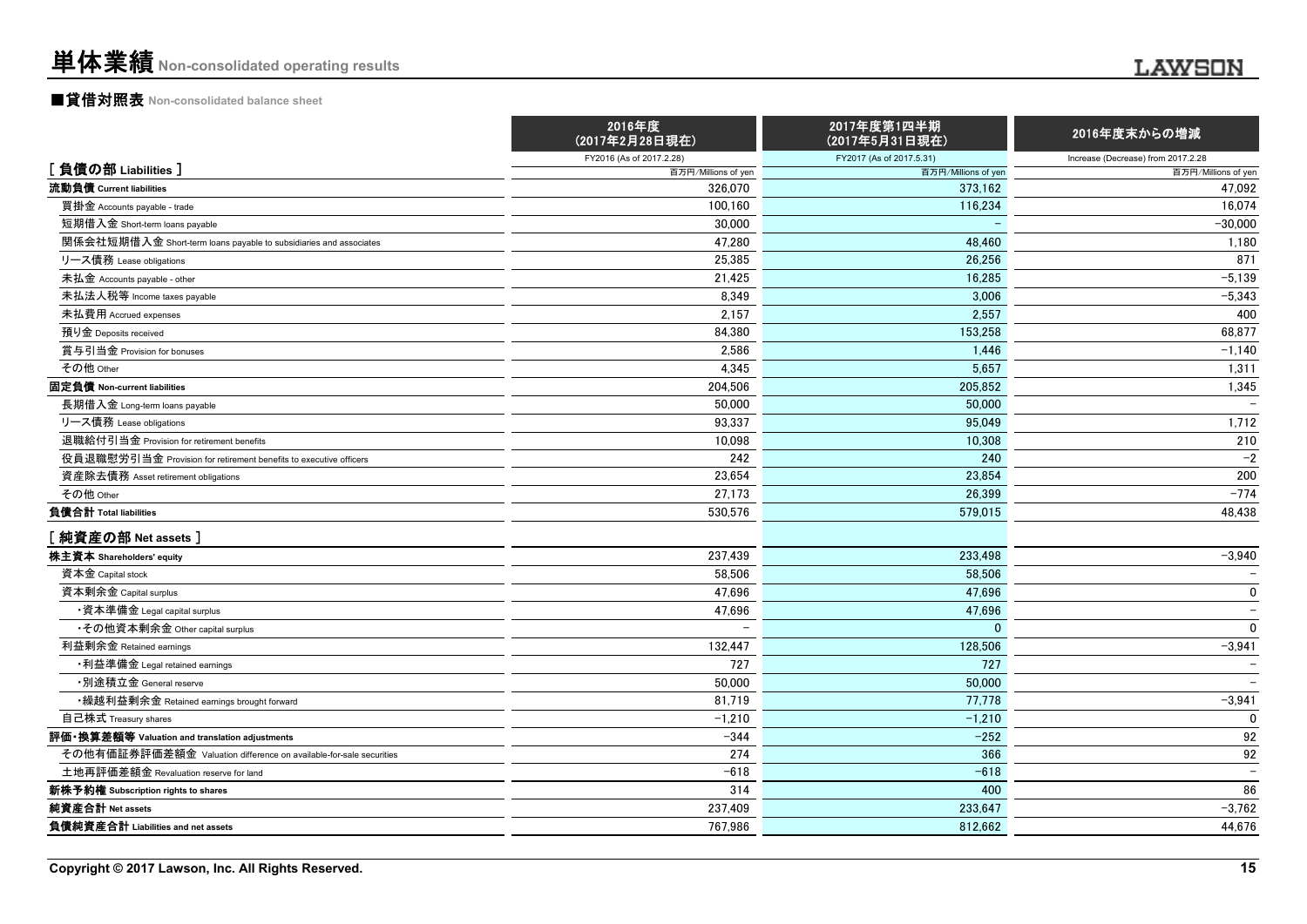#### **■国内コンビニエンスストアの店舗数の推移 Number of convenience stores in Japan \*1**

|                             | 2016年度1Q/FY2016      |                     | 2017年度1Q/FY2017 <sup>*2</sup> |                     | 2017年度(計画)/FY2017 (Fo <u>recast) *2</u> |                          |
|-----------------------------|----------------------|---------------------|-------------------------------|---------------------|-----------------------------------------|--------------------------|
|                             | 2016.3.1 - 2016.5.31 |                     | 2017.3.1 - 2017.5.31          |                     |                                         | 2017.3.1 - 2018.2.28     |
| 単体 Non-consolidated         |                      | 「ローソン」「ナチュラルローソン」のみ |                               | 「ローソン」「ナチュラルローソン」のみ |                                         | 「ローソン」「ナチュラルローソン」のみ      |
| <b>開店</b> Opening (店/Store) | 175                  | 175                 | 153                           | 152                 | 1.350                                   | 1,300                    |
| <b>閉店</b> Closure (店/Store) | 112                  | 103                 | 78                            | 72                  | 470                                     | 460                      |
| うち置換(-) Re-location(-)      | 30                   | 30                  | 19                            | 19                  | $-$                                     | $\overline{\phantom{0}}$ |
| 純增 Net Increase (店/Store)   | 63                   | 72                  | 75                            | 80                  | 880                                     | 840                      |
| 総店舗数 Total number of stores | 11,943               | 11,143              | 12,363                        | 11,570              | 13,168                                  | 12,330                   |
| グループ会社 Group company        |                      |                     |                               |                     |                                         |                          |
| <b>開店</b> Opening (店/Store) |                      |                     |                               |                     | 50                                      |                          |
| <b>閉店</b> Closure (店/Store) |                      |                     |                               |                     | 30                                      |                          |
| 純増 Net Increase (店/Store)   |                      |                     |                               |                     | 20                                      |                          |
| 総店舗数 Total number of stores | 519                  |                     | 827                           |                     | 843                                     |                          |
| グループ計 Total                 |                      |                     |                               |                     |                                         |                          |
| <b>開店</b> Opening (店/Store) | 181                  |                     | 158                           |                     | 1,400                                   |                          |
| <b>閉店</b> Closure (店/Store) | 114                  |                     | 79                            |                     | 500                                     |                          |
| 純増 Net Increase (店/Store)   | 67                   |                     | 79                            |                     | 900                                     |                          |
| 総店舗数 Total number of stores | 12,462               |                     | 13,190                        |                     | 14,011                                  |                          |

(注)

\*1 当社グループの運営するコンビニエンスストアの店舗数であり、(株)ローソン山陰、(株)ローソン高知、(株)ローソン南九州、(株)ローソン沖縄の運営する店舗数を含みます。 Lawson Kochi, Inc., Lawson Minamikyushu, Inc. and Lawson Okinawa, Inc.

\*2 2016年11月に単体から(株)ローソン山陰に移管した234店舗は、本頁では、2017年度1Qと2017年度(計画)において

Notes:

\*1 The number of stores is a total number of stores operated by the Lawson group including the number of stores operated by Lawson Sanin, Inc.,

 \*2 Number of stores (234 stores), which were transferred into Lawson Sanin, Inc. from parent company in November 2016, were excluded グループ会社にて集計しています。 from non-consolidated figures and counted in group company figures by the table of "1Q fiscal year 2017" and "FY2017 (Forecast)" of this page.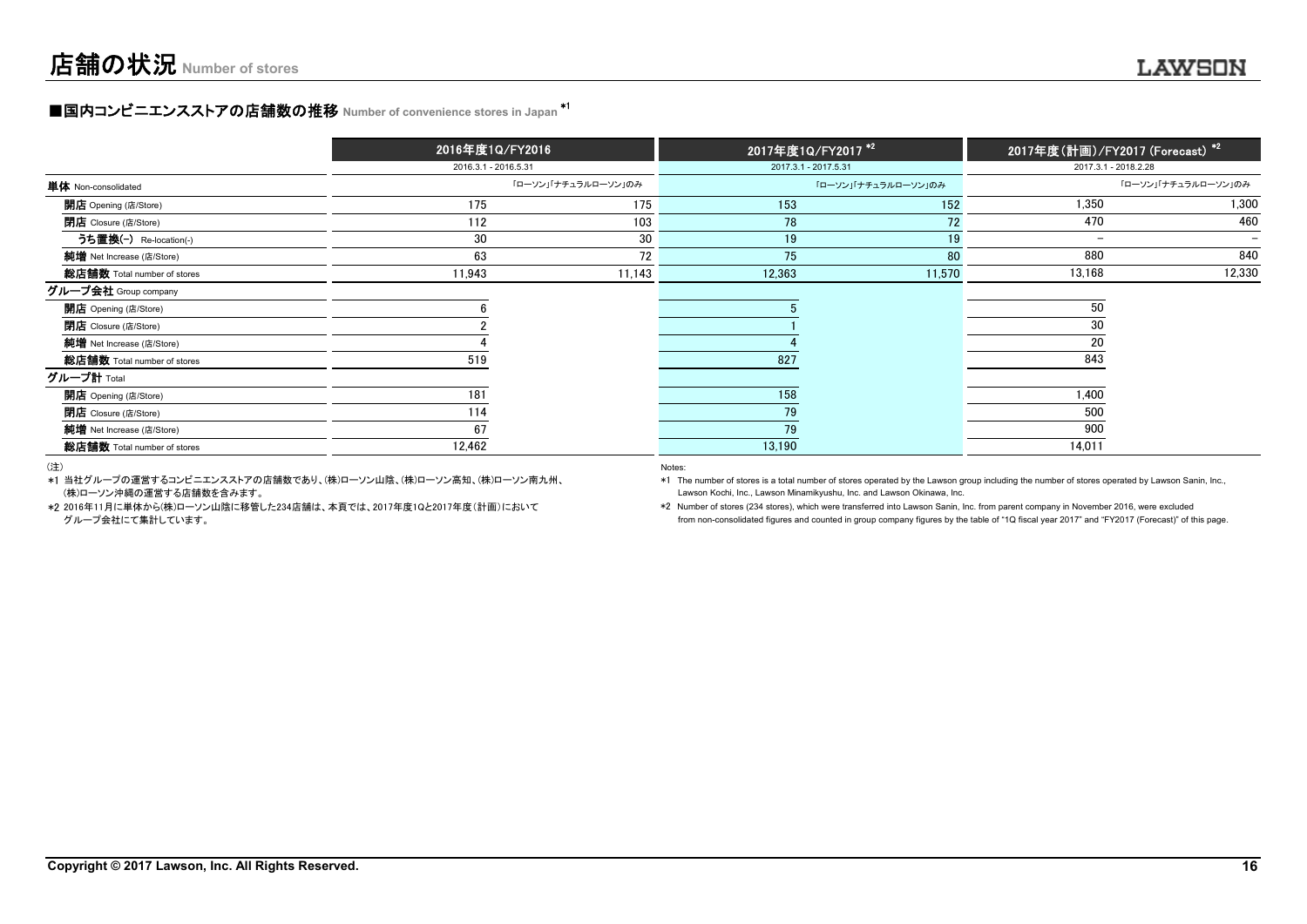#### **■国内コンビニエンスストア店舗数 Number of convenience stores in Japan by store type**

|                                                                     | 2016年5月                  |                          | 2017年2月*       |           | 2017年5月        |           | 期中増減店舗数                  |  |
|---------------------------------------------------------------------|--------------------------|--------------------------|----------------|-----------|----------------|-----------|--------------------------|--|
|                                                                     | May, 2016                |                          | February, 2017 |           | May, 2017      |           | Net increase (Decrease)  |  |
|                                                                     | 店/Store                  | 構成比/Share                | 店/Store        | 構成比/Share | 店/Store        | 構成比/Share | 店/Store                  |  |
| 株式会社ローソン Lawson, Inc.                                               |                          |                          |                |           |                |           |                          |  |
| 直営店 Company-operated stores                                         |                          |                          |                |           |                |           |                          |  |
| ローソン LAWSON                                                         | 174                      | 1.4%                     | 248            | 1.9%      | 276            | 2.1%      | 28                       |  |
| ナチュラルローソン NATURAL LAWSON                                            | 31                       | 0.2%                     | 30             | 0.2%      | 30             | 0.2%      | $\overline{\phantom{m}}$ |  |
| 加盟店 Franchised stores                                               |                          |                          |                |           |                |           |                          |  |
| Bタイプ Type B                                                         | 1.238                    | 9.9%                     | 1.306          | 10.0%     | 1.310          | 9.9%      | $\overline{4}$           |  |
| Gタイプ Type G                                                         | 1,790                    | 14.4%                    | 1,680          | 12.8%     | 1,646          | 12.5%     | $-34$                    |  |
| Cタイプ Type C                                                         | 7,804                    | 62.6%                    | 8,115          | 61.9%     | 8,194          | 62.1%     | 79                       |  |
| ナチュラルローソン NATURAL LAWSON                                            | 106                      | 0.9%                     | 111            | 0.8%      | 114            | 0.9%      | 3                        |  |
| ローソンストア100 LAWSON STORE100                                          | 800                      | 6.4%                     | 798            | 6.1%      | 793            | 6.0%      | $-5$                     |  |
| 小計 Subtotal                                                         | 11,943                   | 95.8%                    | 12,288         | 93.7%     | 12,363         | 93.7%     | 75                       |  |
| 株式会社ローソン山陰 Lawson Sanin, Inc.                                       |                          |                          |                |           |                |           |                          |  |
| 直営店 Company-operated stores                                         | $\overline{\phantom{0}}$ | $\overline{\phantom{m}}$ | 5              | 0.0%      | 5              | 0.0%      | $\overline{\phantom{m}}$ |  |
| 加盟店 Franchised stores                                               | $\overline{\phantom{0}}$ | $\overline{\phantom{0}}$ | 282            | 2.2%      | 283            | 2.1%      |                          |  |
| 小計 Subtotal                                                         | $\overline{\phantom{0}}$ | $\overline{\phantom{0}}$ | 287            | 2.2%      | 288            | 2.2%      |                          |  |
| 株式会社ローソン高知 Lawson Kochi, Inc.                                       |                          |                          |                |           |                |           |                          |  |
| 直営店 Company-operated stores                                         | 6                        | 0.0%                     | 5              | 0.0%      | $\overline{4}$ | 0.0%      | $-1$                     |  |
| 加盟店 Franchised stores                                               | 127                      | 1.0%                     | 130            | 1.0%      | 131            | 1.0%      |                          |  |
| 小計 Subtotal                                                         | 133                      | 1.1%                     | 135            | 1.0%      | 135            | 1.0%      |                          |  |
| 株式会社ローソン南九州 Lawson Minamikyushu, Inc.                               |                          |                          |                |           |                |           |                          |  |
| 直営店 Company-operated stores                                         |                          | 0.0%                     |                | 0.0%      | $\overline{2}$ | 0.0%      |                          |  |
| 加盟店 Franchised stores                                               | 191                      | 1.5%                     | 190            | 1.4%      | 190            | 1.4%      |                          |  |
| 小計 Subtotal                                                         | 192                      | 1.5%                     | 191            | 1.5%      | 192            | 1.5%      |                          |  |
| 株式会社ローソン沖縄 Lawson Okinawa, Inc.                                     |                          |                          |                |           |                |           |                          |  |
| 直営店 Company-operated stores                                         | 3                        | 0.0%                     | 3              | 0.0%      | 3              | 0.0%      |                          |  |
| 加盟店 Franchised stores                                               | 191                      | 1.5%                     | 207            | 1.6%      | 209            | 1.6%      | $\overline{2}$           |  |
| 小計 Subtotal                                                         | 194                      | 1.6%                     | 210            | 1.6%      | 212            | 1.6%      | $\overline{2}$           |  |
| 国内コンビニエンスストアグループ店舗数計<br>Total number of convenience stores in Japan | 12,462                   | 100.0%                   | 13,111         | 100.0%    | 13,190         | 100.0%    | 79                       |  |
|                                                                     |                          |                          |                |           |                |           |                          |  |

(注) Note:

\* 2016年11月に(株)ローソンから234店舗を(株)ローソン山陰に移管しております。

\* In November 2016, 234 stores were transferred into Lawson Sanin, Inc. from Lawson, Inc.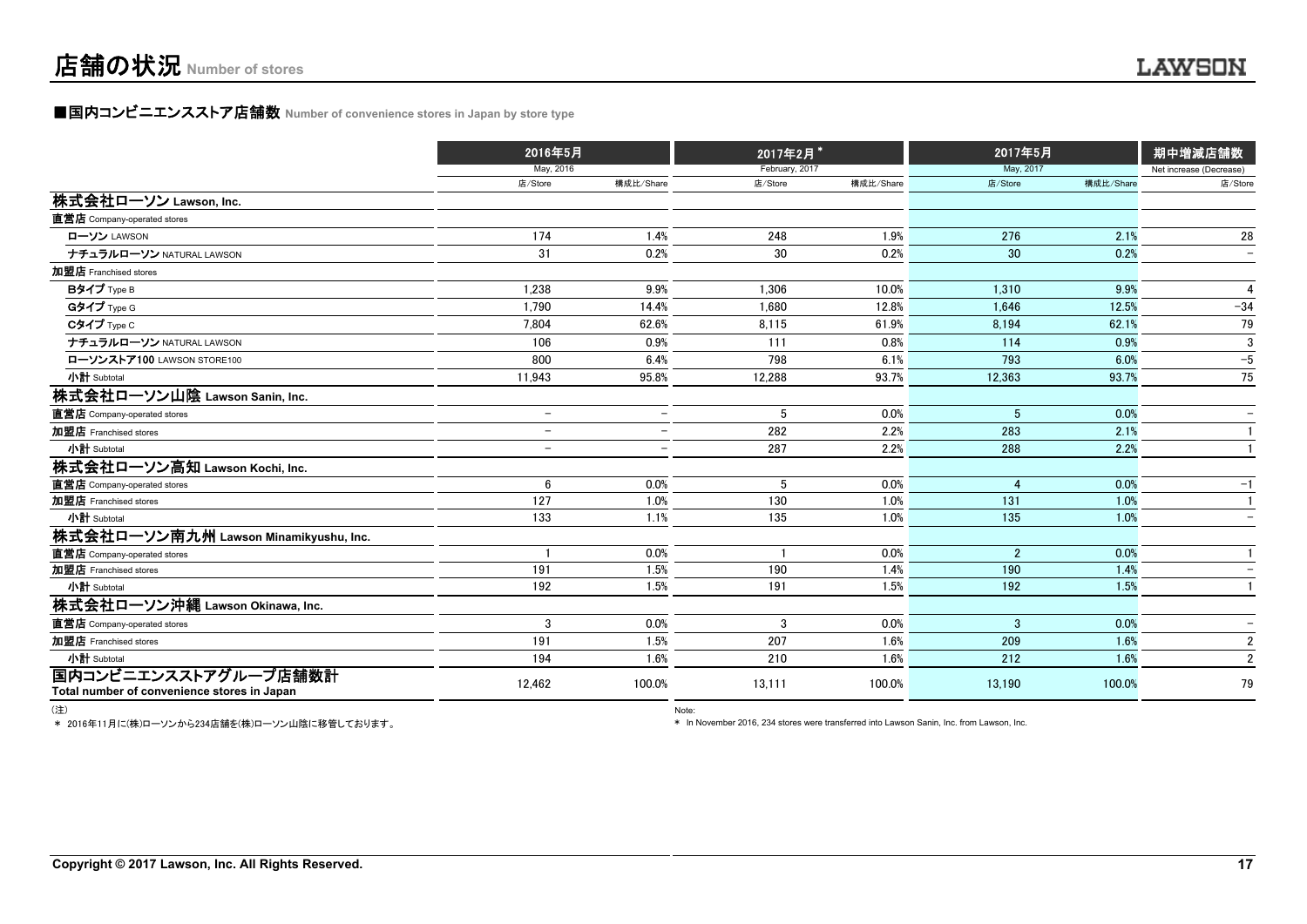# ■都道府県別店舗分布状況 **Number of convenience stores by region and prefecture**

|                |              |         | 2017年2月                  |         |         | 2017年5月                  |         |                | 期中増減店舗数                                              |                          |
|----------------|--------------|---------|--------------------------|---------|---------|--------------------------|---------|----------------|------------------------------------------------------|--------------------------|
|                |              |         | February, 2017           |         |         | May, 2017                |         |                | Net increase (Decrease)                              |                          |
|                |              | ローソン*   | ローソンストア100               | 計       | ローソン*   | ローソンストア100               | 計       | ローソン*          | ローソンストア100                                           | 計                        |
|                |              | LAWSON  | LAWSON STORE100          | Total   | LAWSON  | <b>LAWSON STORE100</b>   | Total   | LAWSON         | LAWSON STORE100                                      | Total                    |
|                |              | 店/Store | 店/Store                  | 店/Store | 店/Store | 店/Store                  | 店/Store | 店/Store        | 店/Store                                              | 店/Store                  |
| 北海道 Hokkaido   | 北海道 Hokkaido | 637     | $\overline{\phantom{0}}$ | 637     | 639     | $\overline{\phantom{m}}$ | 639     |                | $\overline{2}$<br>$\overline{\phantom{a}}$           |                          |
| 東北 Tohoku      | 青森 Aomori    | 234     | $\overline{\phantom{m}}$ | 234     | 236     | $-$                      | 236     |                | $\overline{2}$<br>$\overline{\phantom{m}}$           | $\overline{2}$           |
|                | 秋田 Akita     | 188     | $-$                      | 188     | 189     | $ \,$                    | 189     | $\mathbf{1}$   | $\overline{\phantom{a}}$                             |                          |
|                | 岩手 Iwate     | 169     | $-$                      | 169     | 168     | $-$                      | 168     | $-1$           | $\overline{\phantom{m}}$                             | $-1$                     |
|                | 宮城 Miyagi    | 227     | $-$                      | 227     | 227     | $\qquad \qquad -$        | 227     |                | $\overline{\phantom{m}}$<br>$\overline{\phantom{a}}$ | $\overline{\phantom{a}}$ |
|                | 山形 Yamagata  | 105     | $\overline{\phantom{0}}$ | 105     | 105     | $\qquad \qquad -$        | 105     |                | $\overline{\phantom{m}}$<br>$\overline{\phantom{a}}$ | $\overline{\phantom{0}}$ |
|                | 福島 Fukushima | 130     | $\overline{\phantom{0}}$ | 130     | 133     | $-$                      | 133     |                | 3<br>$\overline{\phantom{a}}$                        | 3                        |
|                | 小計 Subtotal  | 1,053   | $\overline{\phantom{m}}$ | 1,053   | 1,058   | $-$                      | 1,058   |                | 5<br>$\overline{\phantom{m}}$                        | 5                        |
| 関東 Kanto       | 栃木 Tochigi   | 157     | $-$                      | 157     | 156     | $\equiv$                 | 156     | $-1$           | $\overline{\phantom{a}}$                             | $-1$                     |
|                | 群馬 Gunma     | 115     | $\overline{\phantom{0}}$ | 115     | 116     | $\equiv$                 | 116     | $\overline{1}$ | $\overline{\phantom{m}}$                             |                          |
|                | 埼玉 Saitama   | 555     | 44                       | 599     | 559     | 44                       | 603     |                | 4<br>$\overline{\phantom{a}}$                        |                          |
|                | 千葉 Chiba     | 503     | 47                       | 550     | 501     | 47                       | 548     | $-2$           | $\overline{\phantom{m}}$                             | $-2$                     |
|                | 茨城 Ibaraki   | 189     | 4                        | 193     | 193     | $\overline{4}$           | 197     |                | 4<br>$\overline{\phantom{m}}$                        | 4                        |
|                | 東京 Tokyo     | 1,302   | 286                      | 1,588   | 1,307   | 284                      | 1,591   |                | 5<br>$-2$                                            | 3                        |
|                | 神奈川 Kanagawa | 737     | 135                      | 872     | 743     | 133                      | 876     |                | 6<br>$-2$                                            | 4                        |
|                | 小計 Subtotal  | 3,558   | 516                      | 4,074   | 3,575   | 512                      | 4,087   | 17             | $-4$                                                 | 13                       |
| 甲信越 Koshinetsu | 新潟 Niigata   | 148     | $\overline{\phantom{m}}$ | 148     | 150     | $\equiv$                 | 150     |                | $\overline{2}$<br>$\overline{\phantom{a}}$           | $\overline{2}$           |
|                | 山梨 Yamanashi | 122     | $-$                      | 122     | 123     | $-$                      | 123     |                | $\overline{\phantom{m}}$                             |                          |
|                | 長野 Nagano    | 173     | $\overline{\phantom{0}}$ | 173     | 174     | $\qquad \qquad -$        | 174     |                | $\overline{\phantom{a}}$                             |                          |
|                | 小計 Subtotal  | 443     | $\overline{\phantom{a}}$ | 443     | 447     | $-$                      | 447     |                | 4<br>$\overline{\phantom{0}}$                        |                          |
| 北陸 Hokuriku    | 石川 Ishikawa  | 104     | $\overline{\phantom{0}}$ | 104     | 102     | $\qquad \qquad -$        | 102     | $-2$           | $\overline{\phantom{a}}$                             | $-2$                     |
|                | 富山 Toyama    | 186     | $\overline{\phantom{0}}$ | 186     | 186     | $-$                      | 186     |                | $\overline{\phantom{a}}$<br>$\overline{\phantom{0}}$ | $\overline{\phantom{a}}$ |
|                | 福井 Fukui     | 110     | $\overline{\phantom{a}}$ | 110     | 110     | $-$                      | 110     |                | $\overline{\phantom{a}}$<br>$\overline{\phantom{a}}$ | $\overline{\phantom{a}}$ |
|                | 小計 Subtotal  | 400     | $-$                      | 400     | 398     | $ \,$                    | 398     | $-2$           | $\overline{\phantom{a}}$                             | $-2$                     |
| 東海 Tokai       | 静岡 Shizuoka  | 256     |                          | 256     | 257     | $\overline{\phantom{m}}$ | 257     | -1             | $\overline{\phantom{m}}$                             |                          |
|                | 愛知 Aichi     | 534     | 95                       | 629     | 535     | 96                       | 631     | -1             |                                                      | $\overline{2}$           |
|                | 岐阜 Gifu      | 158     | 6                        | 164     | 163     | $6\phantom{1}$           | 169     |                | 5<br>$\overline{\phantom{a}}$                        | 5                        |
|                | 三重 Mie       | 131     |                          | 131     | 132     | $\overline{\phantom{a}}$ | 132     |                | $\overline{\phantom{a}}$                             |                          |
|                | 小計 Subtotal  | 1.079   | 101                      | 1.180   | 1,087   | 102                      | 1,189   |                | 8                                                    | 9                        |

(注) Note:

\* ローソンの店舗数には、「ローソン」「ナチュラルローソン」を含みます。

\* The number of stores of LAWSON includes LAWSON and NATURAL LAWSON.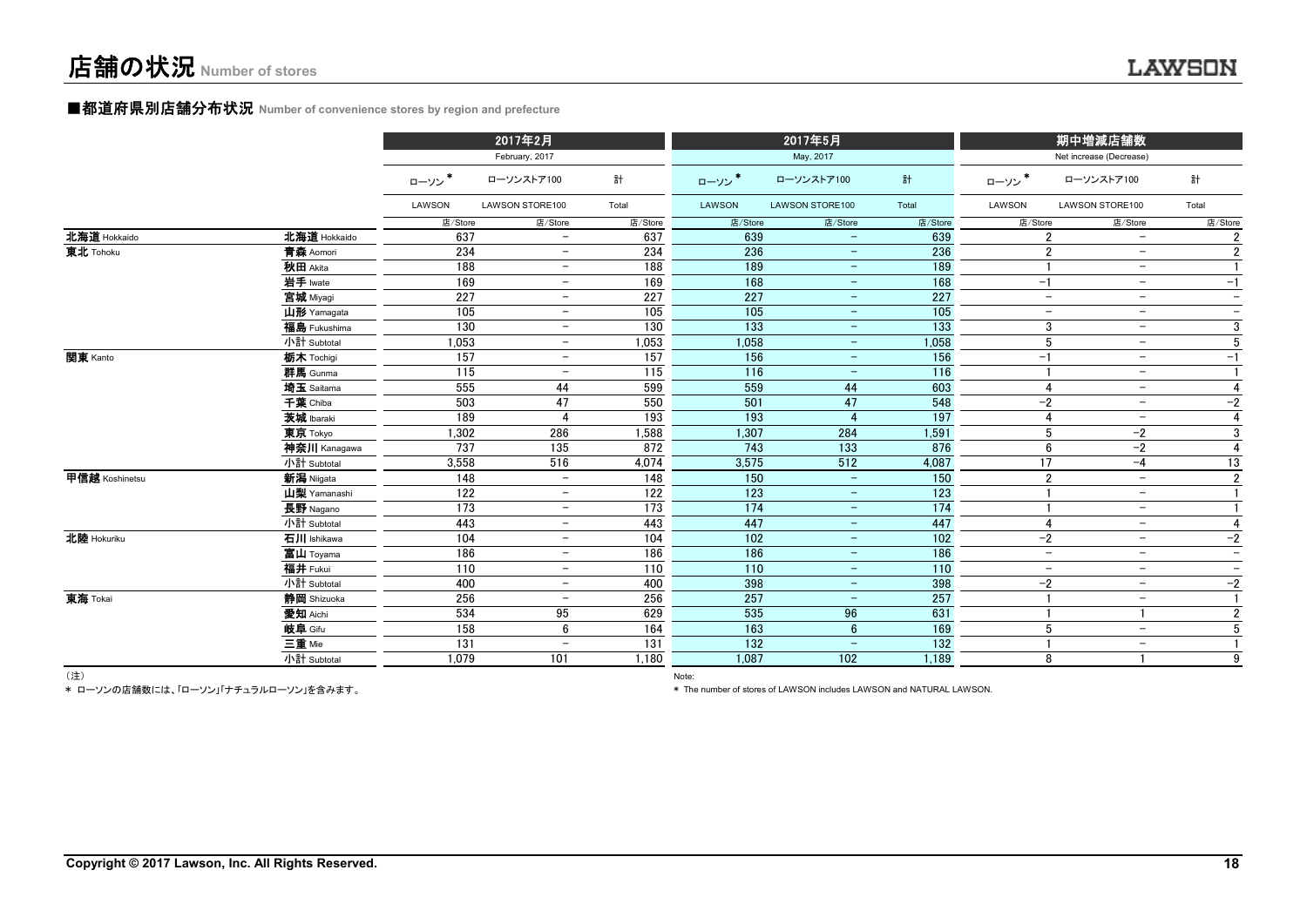#### ■都道府県別店舗分布状況 Number of convenience stores by region and prefecture

|                                                                     |                                                       |                  | 2017年2月                  |                  |         | 2017年5月                  |         |                          | 期中増減店舗数                  |                          |
|---------------------------------------------------------------------|-------------------------------------------------------|------------------|--------------------------|------------------|---------|--------------------------|---------|--------------------------|--------------------------|--------------------------|
|                                                                     |                                                       |                  | February, 2017           |                  |         | May, 2017                |         |                          | Net increase (Decrease)  |                          |
|                                                                     |                                                       | ローソン             | ローソンストア100               | 計                | ローソン*   | ローソンストア100               | 計       | ローソン*                    | ローソンストア100               | 計                        |
|                                                                     |                                                       | LAWSON           | LAWSON STORE100          | Total            | LAWSON  | LAWSON STORE100          | Total   | LAWSON                   | LAWSON STORE100          | Total                    |
|                                                                     |                                                       | 店/Store          | 店/Store                  | 店/Store          | 店/Store | 店/Store                  | 店/Store | 店/Store                  | 店/Store                  | 店/Store                  |
| 近畿 Kinki                                                            | 京都 Kyoto                                              | 299              | 29                       | 328              | 306     | 29                       | 335     |                          | $\overline{\phantom{0}}$ | 7                        |
|                                                                     | 滋賀 Shiga                                              | 154              | $\overline{\phantom{m}}$ | 154              | 153     | $\overline{\phantom{a}}$ | 153     | $-1$                     | $\overline{\phantom{a}}$ | $-1$                     |
|                                                                     | 奈良 Nara                                               | 128              | $\overline{\phantom{m}}$ | 128              | 129     | $\overline{\phantom{m}}$ | 129     |                          | $\overline{\phantom{m}}$ | $\mathbf{1}$             |
|                                                                     | 和歌山 Wakayama                                          | 137              | $\overline{\phantom{m}}$ | 137              | 137     | $\qquad \qquad -$        | 137     | $\overline{\phantom{a}}$ | $\overline{\phantom{m}}$ | $\overline{\phantom{a}}$ |
|                                                                     | 大阪 Osaka                                              | 930              | 118                      | 1.048            | 957     | 117                      | 1,074   | 27                       | $-1$                     | 26                       |
|                                                                     | 兵庫 Hyogo                                              | 629              | 34                       | 663              | 630     | 33                       | 663     | $\blacksquare$           | $-1$                     | $\overline{\phantom{a}}$ |
|                                                                     | 小計 Subtotal                                           | 2,277            | 181                      | 2,458            | 2,312   | 179                      | 2,491   | 35                       | $-2$                     | 33                       |
| 中国 Chugoku                                                          | 岡山 Okayama                                            | 172              | $\equiv$                 | $\overline{172}$ | 173     | $\equiv$                 | 173     |                          | $\overline{\phantom{m}}$ |                          |
|                                                                     | 広島 Hiroshima                                          | 199              | $-$                      | 199              | 201     | $\equiv$                 | 201     | $\overline{2}$           | $\overline{\phantom{m}}$ | $\overline{2}$           |
|                                                                     | $\mathbf{\mathsf{u}}$ $\mathbf{\mathsf{u}}$ Yamaguchi | 122              | $-$                      | 122              | 121     | $\sim$                   | 121     | $-1$                     | $\overline{\phantom{a}}$ | $-1$                     |
|                                                                     | 鳥取 Tottori                                            | 137              | $-$                      | 137              | 138     | $\overline{\phantom{a}}$ | 138     |                          | $\overline{\phantom{m}}$ | $\mathbf{1}$             |
|                                                                     | 島根 Shimane                                            | 149              | $-$                      | 149              | 149     | $-$                      | 149     | $\overline{\phantom{a}}$ | $\overline{\phantom{a}}$ | $\overline{\phantom{a}}$ |
|                                                                     | 小計 Subtotal                                           | 779              | $-$                      | 779              | 782     | $\overline{\phantom{m}}$ | 782     | 3                        | $\overline{\phantom{m}}$ | 3                        |
| 四国 Shikoku                                                          | 香川 Kagawa                                             | 131              | $-$                      | 131              | 131     | $\qquad \qquad -$        | 131     | $\overline{\phantom{0}}$ | $\overline{\phantom{m}}$ | $\qquad \qquad -$        |
|                                                                     | 愛媛 Ehime                                              | 214              | $-$                      | 214              | 216     | $\sim$                   | 216     | $\overline{2}$           | $\overline{\phantom{a}}$ | $\overline{2}$           |
|                                                                     | 徳島 Tokushima                                          | 134              | $\overline{\phantom{m}}$ | 134              | 134     | $\equiv$                 | 134     | $\equiv$                 | $\equiv$                 | $\qquad \qquad -$        |
|                                                                     | 高知 Kochi                                              | 135              | $-$                      | 135              | 135     | $\equiv$                 | 135     | $\overline{\phantom{a}}$ | $\overline{\phantom{a}}$ | $\overline{\phantom{m}}$ |
|                                                                     | 小計 Subtotal                                           | 614              | $-$                      | 614              | 616     | $-$                      | 616     | $\overline{2}$           | $\overline{\phantom{a}}$ | $\overline{2}$           |
| 九州 Kyushu                                                           | 福岡 Fukuoka                                            | 473              | $-$                      | 473              | 476     | $\equiv$                 | 476     | 3                        | $\overline{\phantom{m}}$ | 3                        |
|                                                                     | 佐賀 Saga                                               | 68               | $-$                      | 68               | 69      | $-$                      | 69      | $\mathbf{1}$             | $\overline{\phantom{a}}$ | $\mathbf{1}$             |
|                                                                     | 長崎 Nagasaki                                           | 106              | $-$                      | 106              | 106     | $-$                      | 106     | $\equiv$                 | $\overline{\phantom{a}}$ | $\qquad \qquad -$        |
|                                                                     | 大分 Oita                                               | 176              | $-$                      | 176              | 179     | $-$                      | 179     | 3                        | $\overline{\phantom{m}}$ | 3                        |
|                                                                     | 熊本 Kumamoto                                           | 145              | $-$                      | 145              | 145     | $-$                      | 145     | $\overline{\phantom{m}}$ | $\overline{\phantom{a}}$ | $\overline{\phantom{a}}$ |
|                                                                     | 宮崎 Miyazaki                                           | 104              | $-$                      | 104              | 104     | $-$                      | 104     | $\overline{\phantom{m}}$ | $\overline{\phantom{m}}$ | $\qquad \qquad -$        |
|                                                                     | 鹿児島 Kagoshima                                         | 191              | $-$                      | 191              | 192     | $-$                      | 192     |                          | $\overline{\phantom{a}}$ |                          |
|                                                                     | 小計 Subtotal                                           | 1,263            | $\overline{\phantom{0}}$ | 1,263            | 1,271   | $\qquad \qquad -$        | 1,271   | 8                        | $\overline{\phantom{a}}$ | 8                        |
| 沖縄 Okinawa                                                          | 沖縄 Okinawa                                            | $\overline{210}$ | $\overline{\phantom{0}}$ | 210              | 212     | $\overline{\phantom{m}}$ | 212     | $\overline{2}$           | $\overline{\phantom{a}}$ | $\overline{2}$           |
| 国内コンビニエンスストアグループ店舗数計<br>Total number of convenience stores in Japan |                                                       | 12,313           | 798                      | 13,111           | 12,397  | 793                      | 13,190  | 84                       | $-5$                     | 79                       |

\* ローソンの店舗数には、「ローソン」「ナチュラルローソン」を含みます。

(注) Note:

\* The number of stores of LAWSON includes LAWSON and NATURAL LAWSON.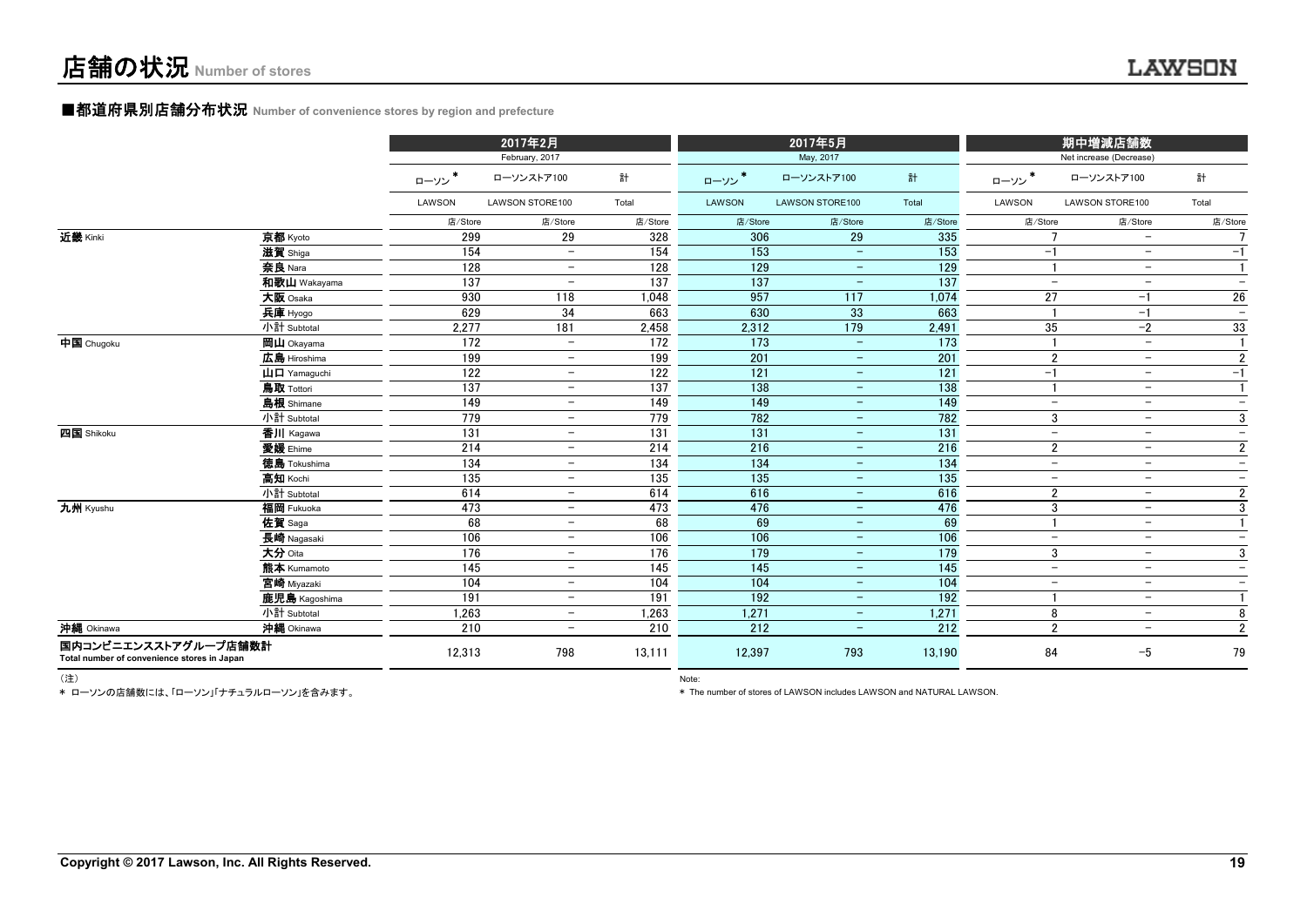#### **■海外コンビニエンスストア店舗数 Number of convenience stores abroad**

|                                                       | 2016年5月   | 2017年2月        | 2017年5月   | 期中増減店舗数                 |
|-------------------------------------------------------|-----------|----------------|-----------|-------------------------|
|                                                       | May, 2016 | February, 2017 | May, 2017 | Net increase (Decrease) |
|                                                       | 店/Store   | 店/Store        | 店/Store   | 店/Store                 |
| 中国 上海市及びその周辺地域<br>China Shanghai and surrounding area | 506       | 665            | 702       | 37                      |
| 中国 重慶市<br>China Chongqing                             | 111       | 136            | 144       | 8                       |
| 中国 大連市<br>China Dalian                                | 56        | 82             | 87        | 5                       |
| 中国 北京市<br>China Beijing                               | 35        | 48             | 58        | 10                      |
| 中国 武漢市<br>China Wuhan                                 | 3         | 72             | 102       | 30                      |
| タイ<br>Thailand                                        | 48        | 85             | 89        |                         |
| インドネシア<br>Indonesia                                   | 36        | 36             | 35        | $-1$                    |
| フィリピン<br>Philippines                                  | 18        | 30             | 30        |                         |
| 米国 ハワイ州<br>United States of America Hawaii            | 2         | $\overline{2}$ |           |                         |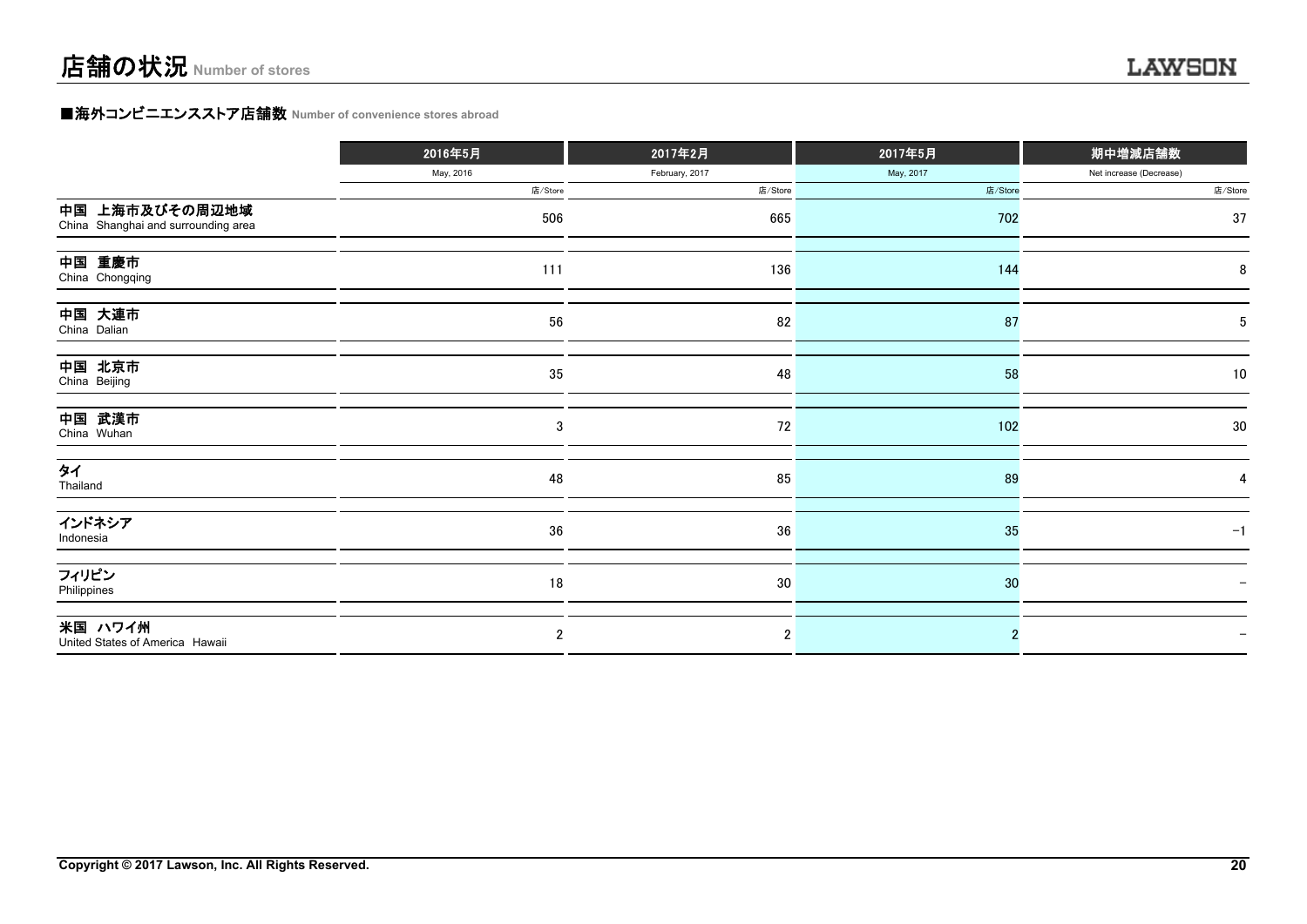#### **■その他セグメントの運営する店舗数 Number of stores of other segments**

|                                                       | 2016年5月   | 2017年2月        | 2017年5月   | 期中増減店舗数                 |
|-------------------------------------------------------|-----------|----------------|-----------|-------------------------|
|                                                       | May, 2016 | February, 2017 | May, 2017 | Net increase (Decrease) |
|                                                       | 店/Store   | 店/Store        | 店/Store   | 店/Store                 |
| 株式会社成城石井 *'<br>SEIJO ISHII CO., LTD.                  | 126       | 132            | 135       | 3                       |
| 株式会社ローソンHMVエンタテイメント<br>Lawson HMV Entertainment, Inc. | 54        | 55             | 55        |                         |
| ユナイテッド・シネマ株式会社*2<br>United Cinemas Co., Ltd.          | 38        | 38             | 39        |                         |

(注)

\*1 (株)成城石井については、直営の成城石井店舗のみを記載しております。

\*2 ユナイテッド・シネマ(株)については、劇場数を記載しております。

Notes:

\*1 For SEIJO ISHII CO., LTD., it states number of its company-operated stores only.

\*2 For United Cinemas Co., Ltd., it states number of theaters.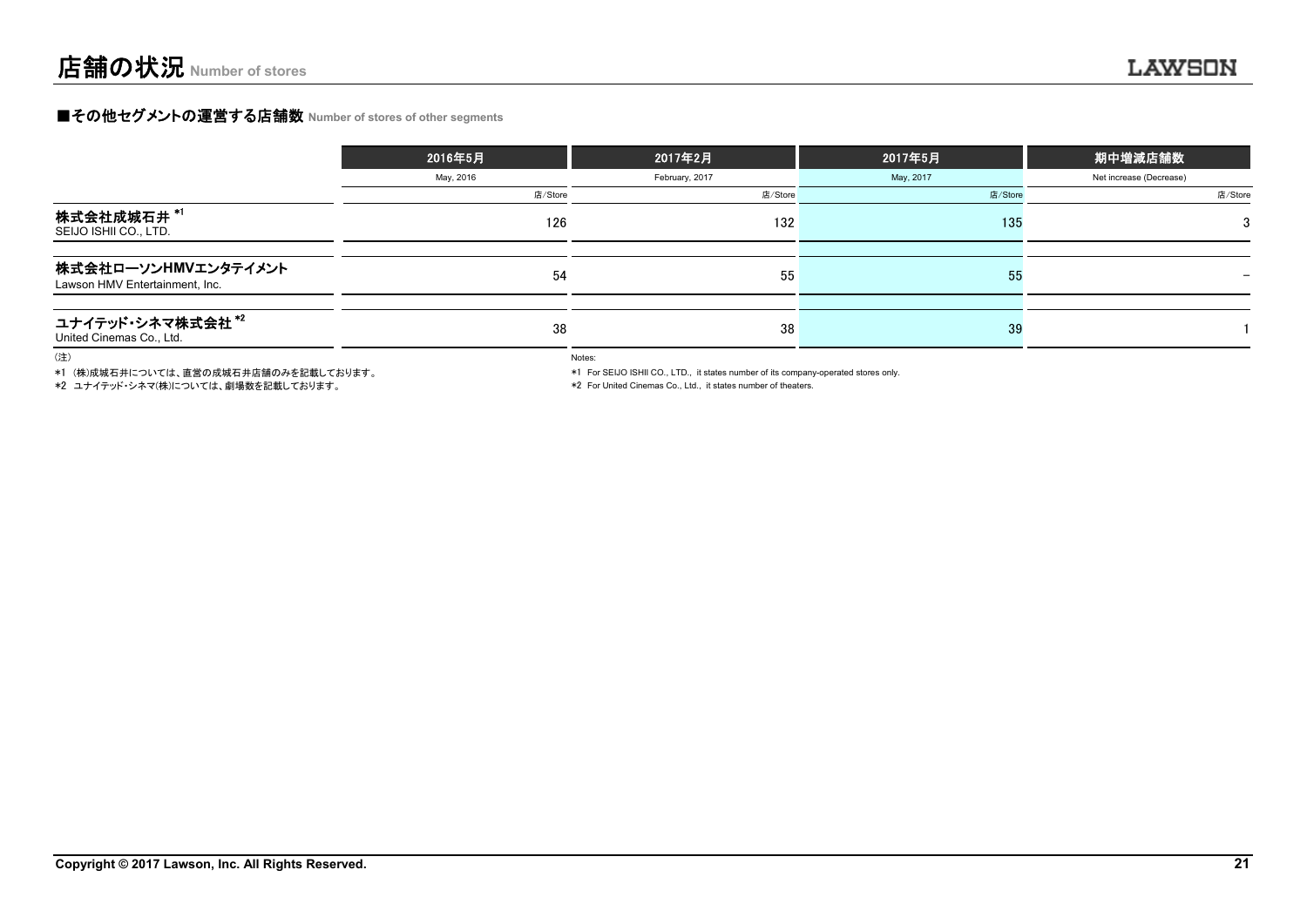#### ■既存店売上高前年比及び既存店総荒利益高前年比 **Net sales and gross profit of existing stores**

|                                          |              | 2016年度/FY2016 | 2017年度/FY2017 |                           |  |  |
|------------------------------------------|--------------|---------------|---------------|---------------------------|--|--|
|                                          | 第1四半期累計期間/1Q | 通期/Full year  | 第1四半期累計期間/1Q  | 通期計画/Full year (Forecast) |  |  |
|                                          | 前年比/YoY      | 前年比/YoY       | 前年比/YoY       | 前年比/YoY                   |  |  |
| 売上高 Net sales                            | 99.0%        | 99.8%         | 101.5%        | 101.0%                    |  |  |
| <b>総荒利益高</b> Gross profit                | 99.2%        | 100.0%        | 101.4%        | 102.0%                    |  |  |
| 売上高(LS100含む) Net sales (including LS100) | 99.2%        | 99.9%         | 101.3%        |                           |  |  |

#### ■平均日販 **Average daily sales per store**

|               | 2016年度/FY2016       | 2017年度/FY2017       |                     |
|---------------|---------------------|---------------------|---------------------|
|               | 第1四半期累計期間/1Q        | 通期/Full year        | 第1四半期累計期間/1Q        |
|               | 千円/Thousands of yen | 千円/Thousands of yen | 千円/Thousands of yen |
| 全店 All stores | 528                 | 540                 | 534                 |
| 新店 New stores | 505                 | 494                 | 503                 |

■既存店客数及び客単価 Average number of customers and average spending per customer at exsisting stores

|                           |                 | 2016年度/FY2016 |                 |         | 2017年度/FY2017   |         |
|---------------------------|-----------------|---------------|-----------------|---------|-----------------|---------|
|                           | 第1四半期累計期間/1Q    |               | 通期/Full year    |         | 第1四半期累計期間/1Q    |         |
|                           | 人、円/Person, Yen | 前年比/YoY       | 人、円/Person, Yen | 前年比/YoY | 人、円/Person, Yen | 前年比/YoY |
| 客数 Number of customers    | 81 <sup>°</sup> | 99.2%         | 819             | 99.0%   | 806             | 99.8%   |
| 客単価 Spending per customer | 602             | 99.8%         | 608             | 100.8%  | 610             | 101.7%  |

#### **■全店商品別販売構成の推移及び総荒利益率の状況** Sales and gross profit margin by merchandise category at store level (All stores)

|                            |                        | 2016年度/FY2016 |                                    |                        |              |                                    |                        |              | 2017年度/FY2017                      |                              |  |  |
|----------------------------|------------------------|---------------|------------------------------------|------------------------|--------------|------------------------------------|------------------------|--------------|------------------------------------|------------------------------|--|--|
|                            |                        | 第1四半期累計期間/1Q  |                                    |                        | 通期/Full year |                                    |                        | 第1四半期累計期間/1Q |                                    | 通期計画/Full year (Forecast)    |  |  |
|                            | 十億円<br>Billions of yen | 構成比           | 総荒利益率<br>Share Gross Profit Margin | 十億円<br>Billions of yen | 構成比          | 総荒利益率<br>Share Gross Profit Margin | 十億円<br>Billions of yen | 構成比          | 総荒利益率<br>Share Gross Profit Margin | 総荒利益率<br>Gross Profit Margin |  |  |
| ファストフード Fast foods         | 112.1                  | 24.3%         | 38.6%                              | 464.8                  | 24.5%        | 38.4%                              | 115.8                  | 24.1%        | 38.3%                              |                              |  |  |
| 日配食品 Daily delivered foods | 60.0                   | 13.0%         | 33.9%                              | 251.4                  | 13.3%        | 34.0%                              | 64.8                   | 13.5%        | 33.8%                              |                              |  |  |
| 加工食品 Processed foods       | 246.4                  | 53.3%         | 24.1%                              | 995.3                  | 52.6%        | 24.1%                              | 256.2                  | 53.3%        | 24.1%                              |                              |  |  |
| うち、タバコ Cigarettes          | 117.1                  | 25.3%         | 10.8%                              | 471.9                  | 24.9%        | 10.8%                              | 121.5                  | 25.3%        | 10.8%                              |                              |  |  |
| 非食品 Non-food products      | 43.6                   | 9.4%          | 50.0%                              | 182.1                  | 9.6%         | 49.1%                              | 43.4                   | 9.1%         | 51.0%                              |                              |  |  |
| 合計 Total                   | 462.2                  | 100.0%        | 31.3%                              | 1.893.7                | 100.0%       | 31.4%                              | 480.4                  | 100.0%       | 31.3%                              | 31.7%                        |  |  |

分類 Category ファストフード Fast foods カランド イン・スタック - 米飯・麺・調理パン(サンドイッチ等)・デリカ・ファストフード等 Rice, noodles, bread, delicatessen items, over-the-counter fast foods, etc. 日配食品 Daily delivered foods contained to the contact of the mail of the form of the foods (vegetable, fruits and meat), etc. 加工食品 Processed foods 飲料・酒類・タバコ・加工食品・菓子等 Soft drinks, alcoholic drinks, cigarettes, processed foods, confectioneries, etc. 非食品 Non-food products **example and according to the Control of Term** 日用品·本·雑誌等 Daily necessities, books, magazines, etc Notes:(注)

 (株)ローソン沖縄の数値は含んでおりません。 なお、本頁の各数値には、エリアフランチャイズ各社(株)ローソン山陰、(株)ローソン高知、(株)ローソン南九州、 \*1 売上高(LS100含む)を除く上記の数値は、(株)ローソンが運営する「ローソン」「ナチュラルローソン」の合計です。 \*1 These figures except for Net sales (including LS100) are sums of total LAWSON and NATURAL LAWSON operated by Lawson, Inc. Futhermore, results of area franchise companies (Lawson Sanin, Inc., Lawson Kochi, Inc., Lawson Minamikyushu, Inc. and Lawson Okinawa, Inc.) are not included in this page.

\*2 非食品の総荒利益率は、手数料収入を含め算出しております。 \*2 Gross profit of non-food products includes service commissions.